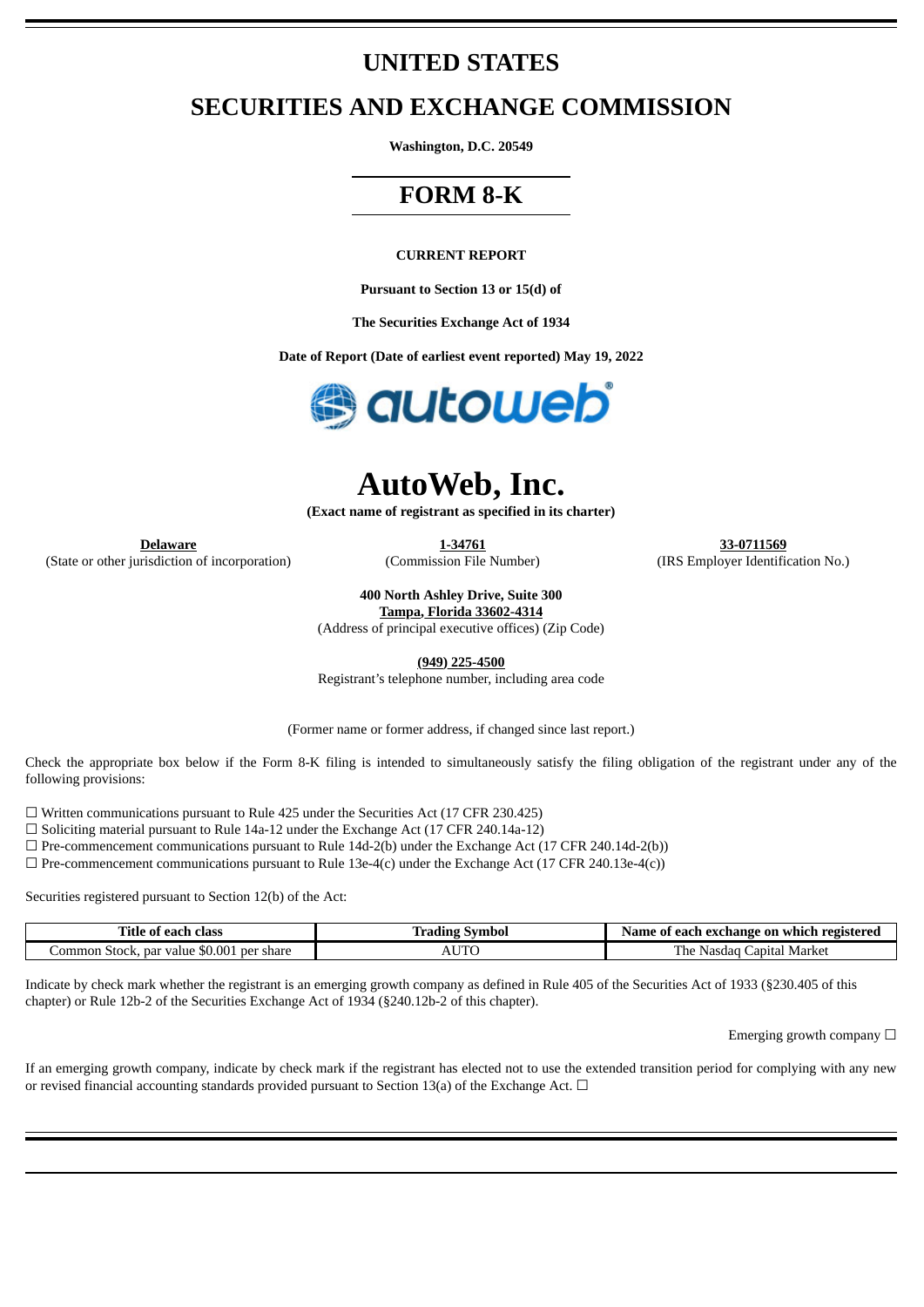#### **Item 1.01 Entry into a Material Definitive Agreement.**

On May 19, 2022 ("**Exemption Agreement Effective Date**"), AutoWeb, Inc., a Delaware corporation ("**AutoWeb**" or "**Company**"), entered into an Amended and Restated Tax Benefit Preservation Plan Exemption Agreement ("**Amended and Restated Exemption Agreement**") with Global Value Investment Corp., a Delaware corporation ("**Initial Requesting Person**").

#### **Tax Benefit Preservation Plan**

As previously reported, effective as of May 26, 2010, the Company adopted a Tax Benefit Preservation Plan, which plan was amended by Amendment No. 1 to Tax Benefit Preservation Plan dated as of April 14, 2014, Amendment No. 2 to Tax Benefit Preservation Plan dated April 13, 2017, and Amendment No. 3 dated as of March 31, 2020, and the number of rights thereunder adjusted by that Certificate of Adjustment dated as of July 12, 2012 (the original plan, as amended and adjusted, is collectively referred to herein as the "**Plan**"). The Board of Directors of the Company ("**Board**") adopted the Plan to protect stockholder value by preserving important tax assets. The Company has generated substantial net operating loss carryovers and other tax attributes for United States federal income tax purposes ("**Tax Benefits**") that can generally be used to offset future taxable income and therefore reduce federal income tax obligations. However, the Company's ability to use the Tax Benefits will be adversely affected if there is an "ownership change" of the Company as defined under Section 382 of the Internal Revenue Code ("**Section 382**"). In general, an ownership change will occur if the Company's "**5% shareholders**" (as defined under Section 382) collectively increase their ownership in the Company by more than 50% over a rolling three-year period.

The Plan was adopted to reduce the likelihood that the Company's use of its Tax Benefits could be substantially limited under Section 382. The Plan is intended to deter any "Person" (as defined in the Plan) from becoming an "**Acquiring Person**" (as defined in the Plan) and thereby jeopardizing the Company's Tax Benefits. In general, an Acquiring Person is any Person, itself or together with all "**Affiliates**" (as defined in the Plan) of such Person, that becomes the "**Beneficial Owner**" (as defined in the Plan) of 4.9% or more of the Company's outstanding "**Common Stock**" (as defined in the Plan). Under the Plan, the Board may, in its sole discretion, exempt any person from being deemed an Acquiring Person for purposes of the Plan if the Board determines that such person's ownership of Common Stock will not be likely to directly or indirectly limit the availability of the Company's Tax Benefits or is otherwise in the best interests of the Company ("**Plan Exemption**"). The Board does not have any obligation, implied or otherwise, to grant any Plan Exemptions.

The foregoing description of the Plan does not purport to be complete and is qualified in its entirety by reference to the Tax Benefit Preservation Plan dated as of May 26, 2010, by and between Company and Computershare Trust Company, N.A., as rights agent, together with the following exhibits thereto: Exhibit A – Form of Right Certificate; and Exhibit B – Summary of Rights to Purchase Shares of Preferred Stock of Company, incorporated by reference to Exhibit 4.1 to the Current Report on Form 8-K filed with the SEC on June 2, 2010 (SEC File No. 000-22239); Amendment No. 1 to Tax Benefit Preservation Plan dated as of April 14, 2014, between Company and Computershare Trust Company, N.A., as rights agent, incorporated by reference to Exhibit 4.1 to the Current Report on Form 8-K filed with the SEC on April 16, 2014 (SEC File No. 001-34761); Amendment No. 2 to Tax Benefit Preservation Plan dated as of April 13, 2017, between Company and Computershare Trust Company, N.A., as rights agent, incorporated by reference to Exhibit 4.1 to the Current Report on Form 8-K filed with the SEC on April 14, 2017 (SEC File No. 001-34761); Amendment No. 3 to Tax Benefit Preservation Plan dated as of March 31, 2020, between Company and Computershare Trust Company, N.A., as rights agent, incorporated by reference to Exhibit 4.1 to the Current Report on Form 8-K filed with the SEC on April 2, 2020 (SEC File No. 001-34761); Certificate of Adjustment Under Section 11(m) of the Tax Benefit Preservation Plan, incorporated by reference to Exhibit 4.3 to the Quarterly Report on Form 10-Q for the Quarterly Period ended September 30, 2012 filed with the SEC on November 8, 2012 (SEC File No. 001-34761).

#### **Summary Description of the Amended and Restated Exemption Agreement**

As previously reported, on May 12, 2021 ("**Original Exemption Agreement Effective Date**"), the Initial Requesting Person and the Company entered into a Tax Benefit Preservation Plan Exemption Agreement, pursuant to which the Initial Requesting Person was granted an exemption under the Plan to acquire up to 875,281 shares of Common Stock, representing approximately six and one-half percent (6.5%) of the Company's 13,465,871 shares of Common Stock outstanding as of the Original Exemption Agreement Effective Date.

The Initial Requesting Person has informed the Company that as of Exemption Agreement Effective Date, the Requesting Person, together with all of its Affiliates and Associates, beneficially owned 870,211 shares of Common Stock, or approximately 6.2% of the Company's outstanding Common Stock, as of that date ("**Current Beneficially Owned Shares**"). The Initial Requesting Person also informed the Company that if permitted to do so under the Plan, the Initial Requesting Person would be interested in acquiring Additional Beneficially Owned Shares (as defined below) of Common Stock in excess of the Current Beneficially Owned Shares. The Initial Requesting Person requested that the Board consider exercising its discretionary authority under the Plan to deem the Initial Requesting Person and its Affiliates not to be an Acquiring Person and to grant a Plan Exemption for the Initial Requesting Person and its Affiliates to acquire Beneficial Ownership of Additional Beneficially Owned Shares of Common Stock in excess of the Current Beneficially Owned Shares.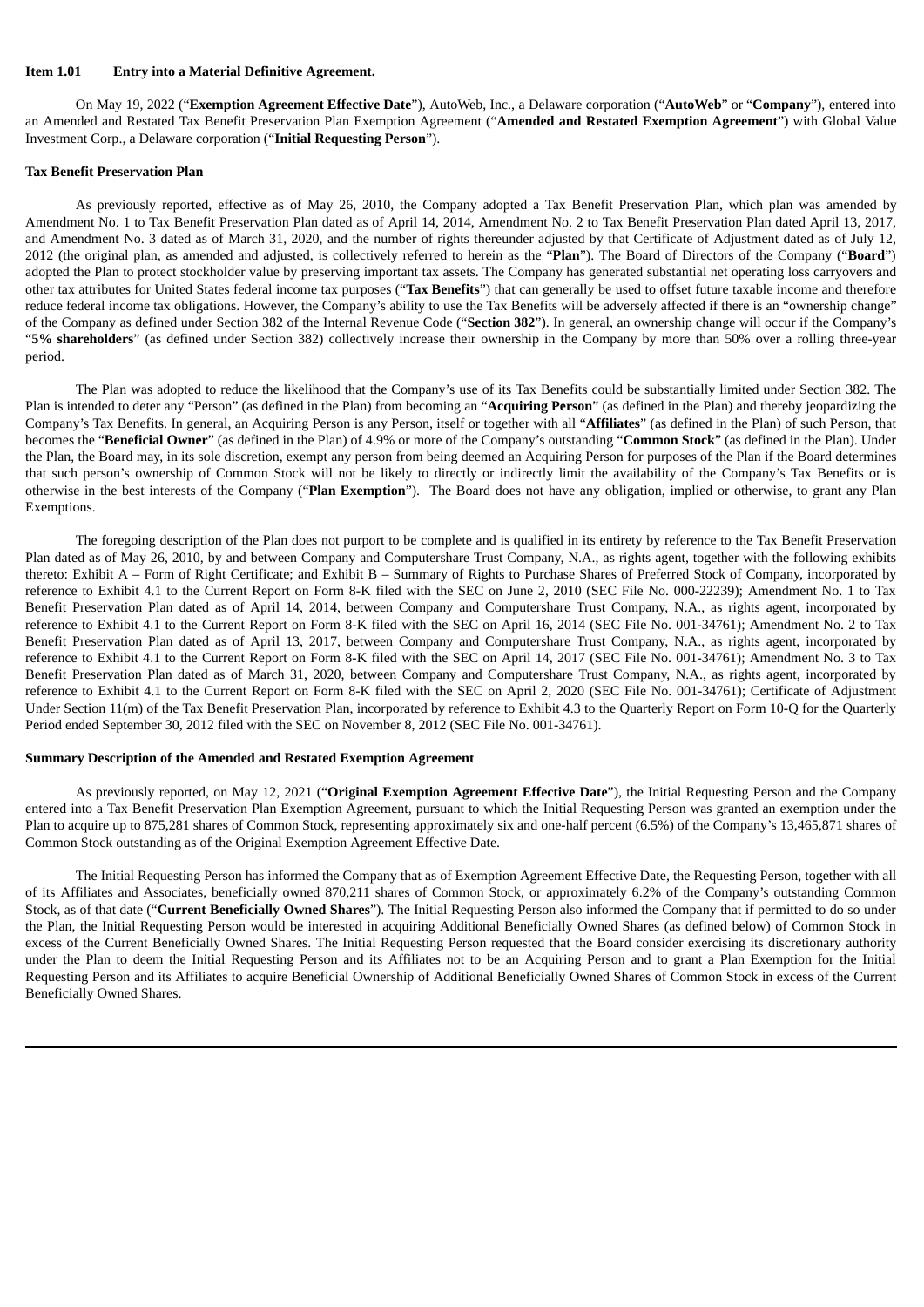The Board considered the Initial Requesting Person's request and granted a Plan Exemption to acquire shares of Common Stock in excess of the Current Beneficially Owned Shares provided that the aggregate number of shares of Common Stock Beneficially Owned by the Requesting Person, any other Requesting Persons (as defined below) that may become a party to the Amended and Restated Exemption Agreement in accordance with the terms thereof and their respective Affiliates and Associates does not collectively exceed 1,124,091 shares of Common Stock, representing approximately 8.0% of the Company's outstanding shares of Common Stock as of the Exemption Agreement Effective Date, subject to and in reliance upon the Requesting Person and any other such Requesting Persons entering into and remaining in compliance with the terms and conditions set forth in the Amended and Restated Exemption Agreement.

Under the Amended and Restated Exemption Agreement, the Requesting Person, any other persons that may become a party to the Amended and Restated Exemption Agreement pursuant to the terms thereof, and their respective Affiliates (collectively, "**Requesting Persons**") agreed that at any meeting (whether annual or special and whether or not an adjourned or postponed meeting) of the stockholders of the Company, and in any action by written consent of the stockholders of the Company, the Requesting Persons shall (i) appear at the meeting or otherwise cause any and all of the portion of Shares (as defined in the Amended and Restated Exemption Agreement) that exceeds the number of shares of Common Stock that equals (a) the number of shares of Common Stock that equals 4.9% of the shares of Common Stock outstanding as of the Original Exemption Agreement Effective Date minus (b) one (1) share of Common Stock ("**Exemption Shares**") to be counted as present thereat for purposes of establishing a quorum; (ii) vote (or cause to be voted) any and all Exemption Shares the same proportion (for or against) as the shares actually voted for or against such matters by the stockholders of the Company, other than the Requesting Persons and their respective Affiliates; and (iii) granted representatives of the Company an irrevocable proxy ("**Irrevocable Proxy**") to vote the Exemption Shares in accordance with the foregoing instructions. The Requesting Persons further agreed not to enter into any proxy, agreement or understanding with any person or entity the effect of which would be materially inconsistent with or violative of any provision contained herein.

In addition to the foregoing voting agreement and proxies, the Requesting Persons agreed that they will not, in any manner, directly or indirectly, (except: (i) pursuant to a negotiated transaction approved by the Board; or (ii) as may otherwise be approved by the Board):

- make, effect, initiate, cause or participate in (i) any acquisition of Beneficial Ownership of any securities of the Company or any securities of any Subsidiary (as defined in the Plan) or other Affiliate or Associate (as defined in the Plan) of the Company (except as such transfers between Requesting Persons in compliance with Section 2.2 of the Amended and Restated Exemption Agreement), (ii) any Company Acquisition Transaction (as defined in the Amended and Restated Exemption Agreement), or (iii) any "solicitation" of "proxies" (as those terms are defined in Rule 14a-1 of the General Rules and Regulations under the Securities Exchange Act of 1934, as amended) or consents with respect to any securities of the Company, or take any action which might force the Company to make a public announcement regarding any of these types of matters;
- nominate or seek to nominate any person to the Board or otherwise act, alone or in concert with others, to seek to control or influence the management, Board or policies of the Company; provided that a Requesting Person may seek privately with the Board or the Company's Chief Executive Officer to influence the decisions made by the existing management or Board in a manner (1) that is not disclosed publicly and (2) would not force the Company to make a public announcement regarding such attempts to influence the decisions of existing Company management or the Board;
- request or propose that the Company (or its directors, officers, employees or agents), directly or indirectly, amend or waive any provision of these standstill provisions of the Amended and Restated Exemption Agreement unless such request or proposal is made privately to the Board in a manner (1) that is not disclosed publicly and (2) that would not force the Company to make a public announcement regarding such request or proposal;
- agree or offer to take, or encourage or propose (publicly or otherwise) the taking of, any action referred to in these standstill provisions of the Amended and Restated Exemption Agreement;
- assist, induce or encourage any other Person to take any action referred to in these standstill provisions of the Amended and Restated Exemption Agreement; or
- enter into any discussions or arrangements with any third party with respect to the taking of any action referred to in these standstill provisions of the Amended and Restated Exemption Agreement.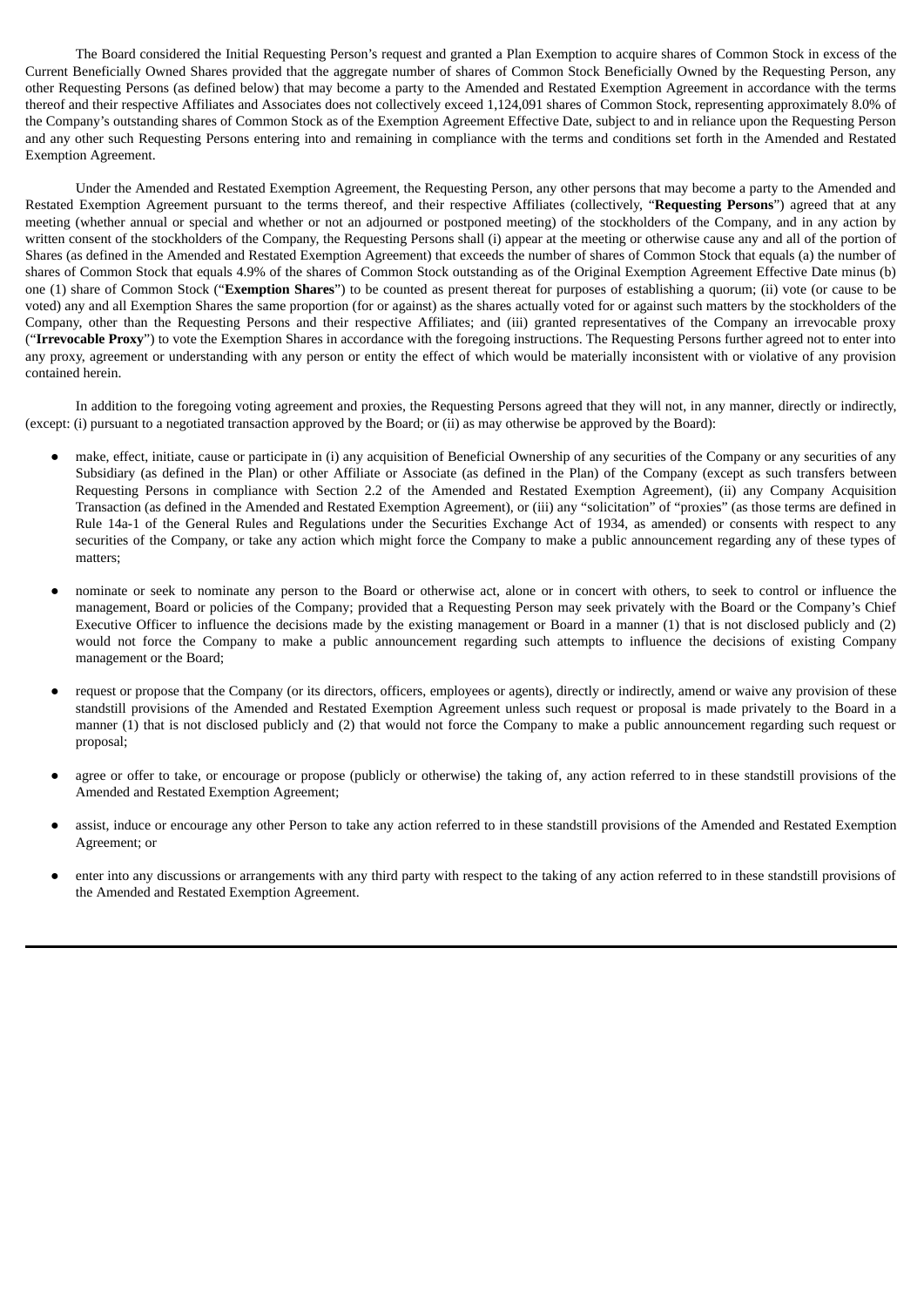The Amended and Restated Exemption Agreement allows the Requesting Persons as a group to acquire Beneficial Ownership of additional shares of Common Stock ("**Additional Beneficially Owned Shares**") as long as (i) the collective Beneficial Ownership of the Requesting Persons and their respective Affiliates and Associates does not exceed 1,124,091 shares of Common Stock (which number of shares represents approximately 8.0% of the Company's outstanding Common Stock as of the Exemption Agreement Effective Date); (ii) the Requesting Persons are in compliance with all of the provisions of the Amended and Restated Exemption Agreement as of the acquisition date of any Additional Beneficially Owned Shares; (iii) the representations and warranties of the Requesting Persons in the Amended and Restated Exemption Agreement shall be true, accurate and complete as if made as of the date of any such acquisition of Additional Beneficially Owned Shares; (iv) the acquisition of Additional Beneficially Owned Shares would not result in any Person who is not a Requesting Person or any Affiliate or Associate of a Requesting Person, individually or collectively, constituting a 5% shareholder under Section 382; and (v) the acquisition of the Additional Beneficially Owned Shares is completed within 90 days of the Exemption Agreement Effective Date.

The Amended and Restated Exemption Agreement will remain in effect until the earliest to occur of the following (as a result of which the Amended and Restated Exemption Agreement shall immediately terminate) (i) at any time by written consent of each of the Requesting Persons and the Company; (ii) automatically upon the termination of the Plan whether by the Board or upon its own terms, unless a substitute or successor tax benefit preservation or other stockholder rights plan is implemented, in which case the Amended and Restated Exemption Agreement shall not terminate; (iii) automatically without any further action by the parties hereto, at such time as the Requesting Persons (together with their respective Affiliates and Associates) collectively Beneficially Own less than 4.9% of the Company's then outstanding shares of Common Stock.

The foregoing description of the Amended and Restated Exemption Agreement and Irrevocable Proxy does not purport to be complete and is qualified in its entirety by reference to the full text of the Amended and Restated Exemption Agreement and the Irrevocable Proxy, which are filed with this Current Report on Form 8-K as Exhibits 10.1 and 10.2, respectively, and incorporated herein by reference.

#### **Item 9.01 Financial Statements and Exhibits.**

- d. Exhibits
	- [10.1](#page-5-0) Amended and Restated Tax Benefit Preservation Plan Exemption Agreement, effective as of May 19, 2022, by and between AutoWeb, Inc. and Global Value Investment Corp.
	- [10.2](#page-20-0) Irrevocable Proxy dated as of May 19, 2022 by Global Value Investment Corp.
	- 104 Cover Page Interactive Data Filed (embedded within the Inline XBRL document)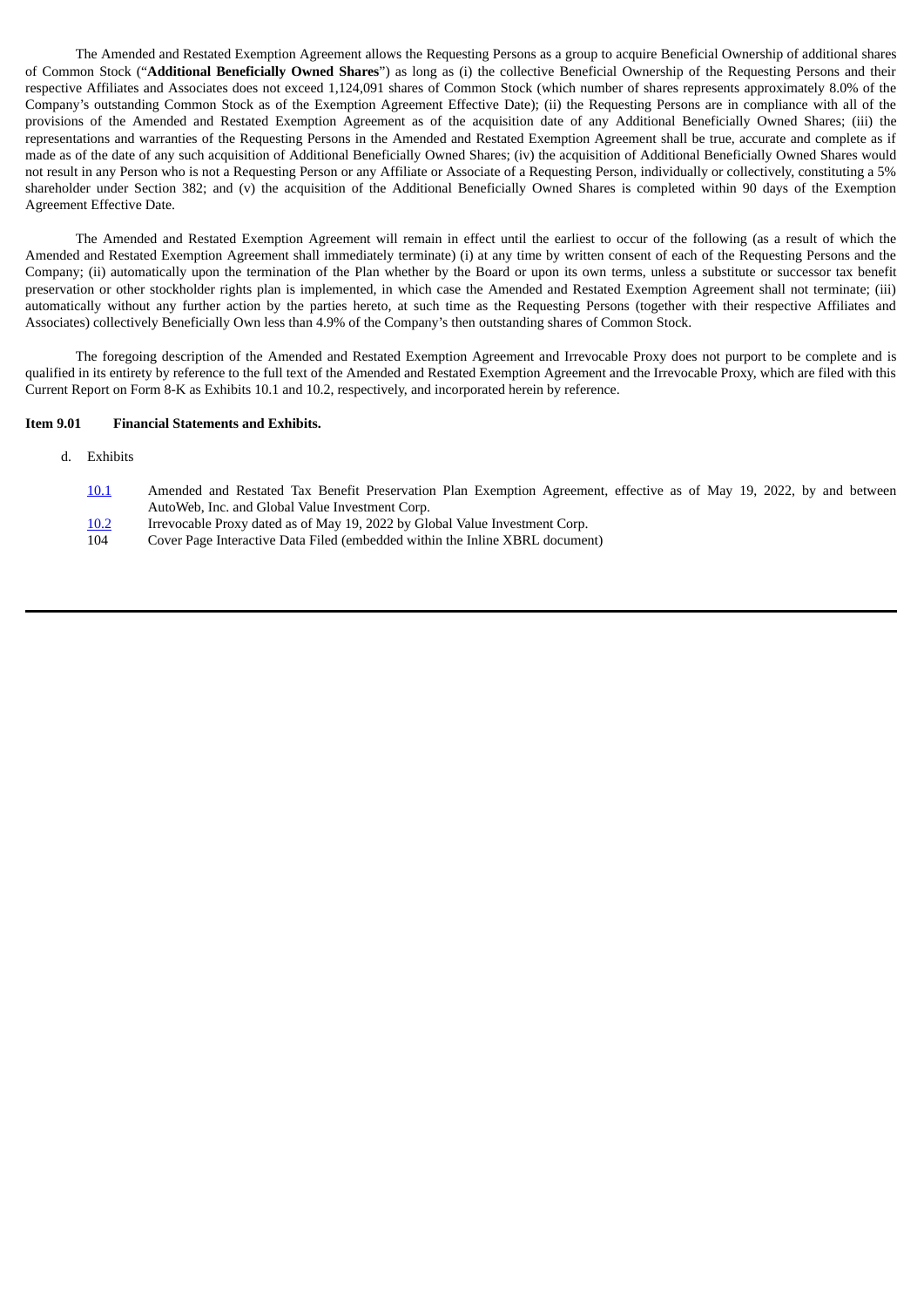#### **SIGNATURES**

Pursuant to the requirements of the Securities Exchange Act of 1934, the registrant has duly caused this report to be signed on its behalf by the undersigned hereunto duly authorized.

Date: May 23, 2022

AUTOWEB, INC.

By: /s/ Glenn E. Fuller Glenn E. Fuller Executive Vice President, Chief Legal Officer and Secretary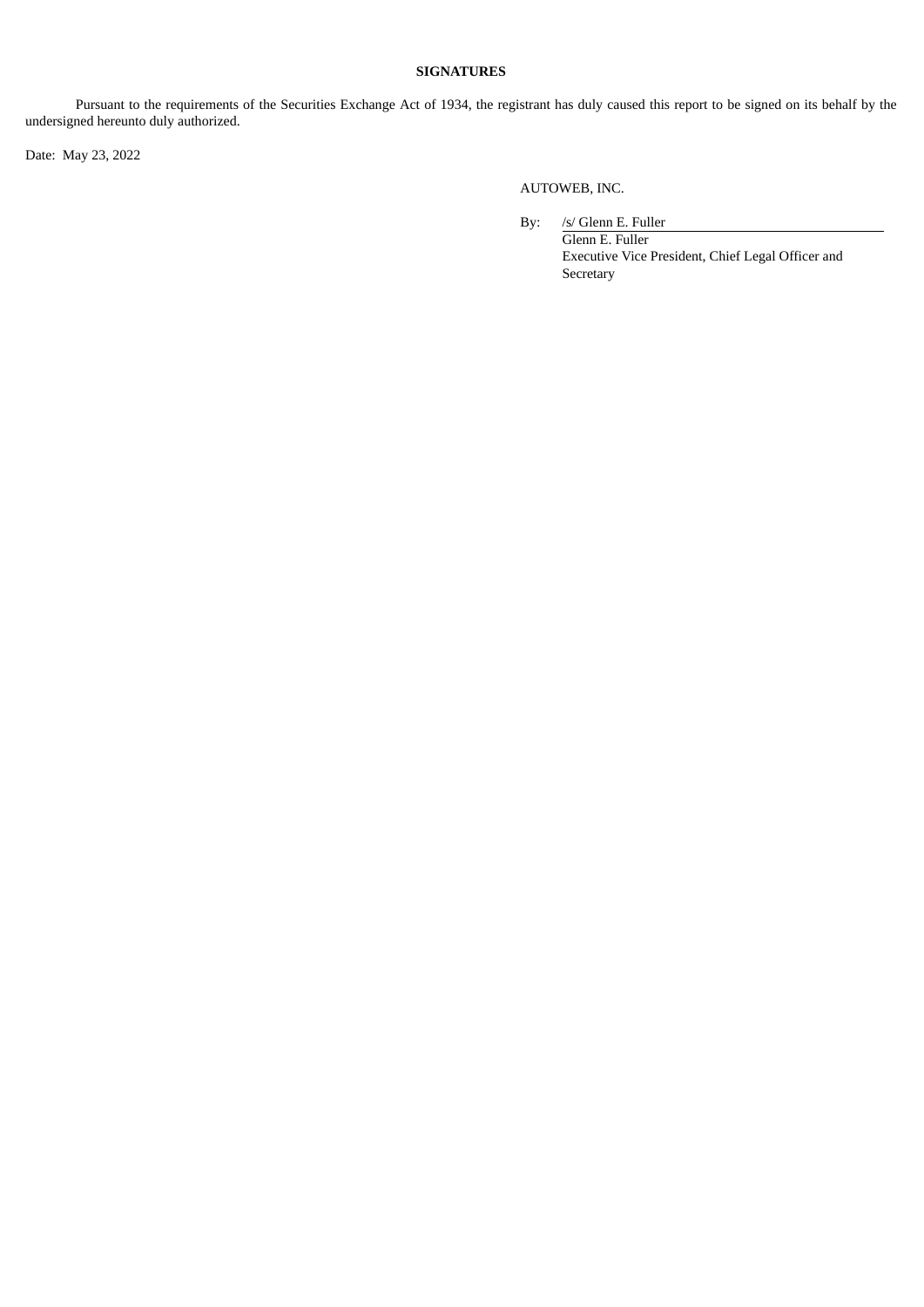#### **Amended and Restated Tax Benefit Preservation Plan Exemption Agreement**

<span id="page-5-0"></span>This Amended and Restated Tax Benefit Preservation Plan Exemption Agreement ("**Agreement**") is made and entered into on and as of May 19, 2022 ("**Effective Date**"), by and between AutoWeb, Inc., a Delaware corporation ("**Company**"), and each of the Requesting Persons (as such term is defined below).

#### **Background Facts**

Effective as of May 26, 2010, the Company adopted a Tax Benefit Preservation Plan, which plan was amended by Amendment No. 1 to Tax Benefit Preservation Plan dated as of April 14, 2014, Amendment No. 2 to Tax Benefit Preservation Plan dated as April 13, 2017, and Amendment No. 3 dated as of March 31, 2020, and with the rights thereunder adjusted by that Certificate of Adjustment dated as of July 12, 2012 (the original plan, as amended and adjusted, is collectively referred to herein as the "**Plan**". The Board of Directors of the Company ("**Board**") adopted the Plan to protect stockholder value by preserving important tax assets. The Company has generated substantial net operating loss carryovers and other tax attributes for United States federal income tax purposes ("**Tax Benefits**") that can generally be used to offset future taxable income and therefore reduce federal income tax obligations. However, the Company's ability to use the Tax Benefits will be adversely affected if there is an "ownership change" of the Company as defined under Section 382 of the Internal Revenue Code ("**Section 382**"). In general, an ownership change will occur if the Company's Section 382 5% Shareholders (as defined below) collectively increase their ownership in the Company by more than 50% over a rolling three-year period. The Plan was adopted to reduce the likelihood that the Company's use of its Tax Benefits could be substantially limited under Section 382. The Plan is intended to deter any Person from becoming an Acquiring Person and thereby jeopardizing the Company's Tax Benefits. In general, an Acquiring Person is any Person, itself or together with all Affiliates of such Person, that becomes the Beneficial Owner of 4.9% or more of the Company's outstanding Common Stock. Under the Plan, the Board may, in its sole discretion, exempt any person from being deemed an Acquiring Person for purposes of the Plan if the Board determines that such person's ownership of Common Stock will not be likely to directly or indirectly limit the availability of the Company's Tax Benefits or is otherwise in the best interests of the Company. The Board shall not have any obligation, implied or otherwise, to grant such an exemption.

The Initial Requesting Persons (as defined below) and the Company previously entered into a Tax Benefit Preservation Plan Exemption Agreement dated as of May 12, 2021 ("**Original Exemption Agreement**"), pursuant to which the Initial Requesting Persons were granted an exemption under the Plan to acquire up to 875,281 shares of Common Stock, representing approximately six and one-half percent (6.5%) of the Company's 13,465,871 shares of Common Stock outstanding as of May 12, 2021 ("**Original Effective Date**").

The Initial Requesting Persons have informed the Company that as of the Effective Date, the Initial Requesting Persons, together with all of their respective Affiliates and Associates, Beneficially Own the Current Beneficially Owned Shares. In the Plan Exemption Request Letter, the Initial Requesting Persons have requested that the Initial Requesting Persons be considered for a Plan Exemption to acquire Beneficial Ownership of additional shares of Common Stock beyond the number of shares of Common Stock allowed by the Original Exemption Agreement.

The Board has considered the Initial Requesting Persons' request and is prepared to grant the Requesting Persons a Plan Exemption pursuant to this Agreement to acquire shares of Common Stock in excess of the Current Beneficially Owned Shares, provided that the aggregate number of shares of Common Stock Beneficially Owned by the Requesting Persons and any of their respective Affiliates and Associates does not collectively exceed the Plan Exemption Limit at the time of the acquisition of Beneficial Ownership of the additional shares of Common Stock, subject to and in reliance upon the Requesting Persons entering into this Agreement and the Requesting Persons and their respective Affiliates and Associates remaining in compliance with the terms and conditions set forth in this Agreement.

In consideration of the representations, warranties, covenants and agreements set forth in this Agreement, and for other good and valuable consideration, the receipt and adequacy of which is hereby acknowledged, the parties hereby agree as follows:

-1-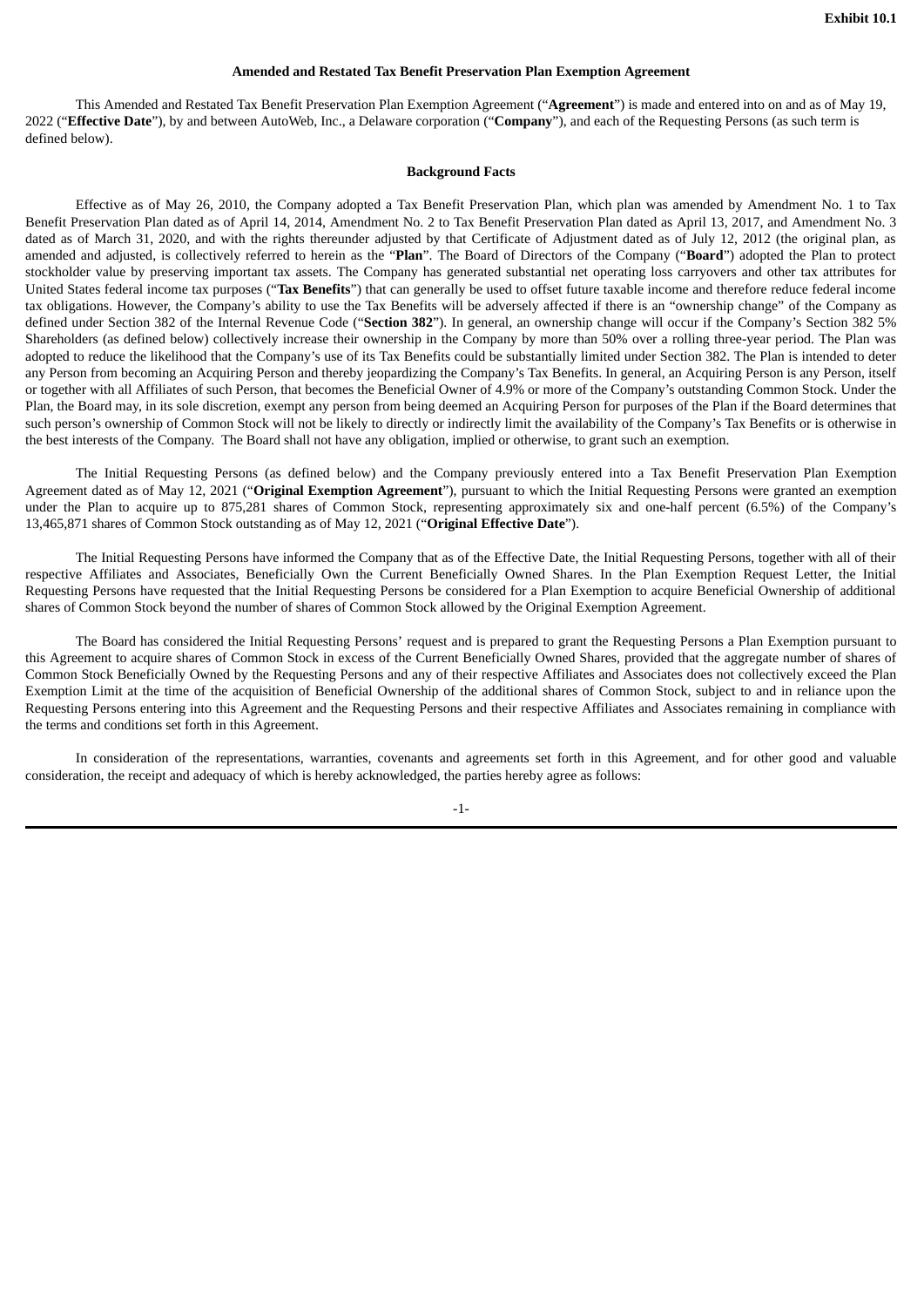#### **Article I Definitions**

For purposes of this Agreement, the following terms shall have the meanings set forth in this Section 1. Capitalized terms used but not otherwise defined herein shall be as defined in the Plan.

**"Additional Beneficially Owned Shares Acquisition Window Expiration Date**" means the date that is ninety (90) days from the Effective

Date.

**"Affiliate**" shall be as defined in the Plan.

**"Associate**" shall be as defined in the Plan.

**"Beneficial Ownership**," "**Beneficial Owner**," and "**Beneficially Own**" shall be as defined in and determined pursuant to the Plan.

**"Beneficial Ownership Schedule**" means Exhibit A attached hereto.

**"Beneficially Owned Shares**" means all issued and outstanding shares of Common Stock that the Requesting Persons and any of their respective Affiliates or Associates are collectively deemed to Beneficially Own from time to time. In the event of any change in the number of issued and outstanding shares of Common Stock (including by reason of any stock split, reverse split, stock dividend (including any dividend or distribution of securities convertible into shares of Common Stock), combination, reorganization, recapitalization or other like change, conversion or exchange of shares, or any other change in the corporate or capital structure of the Company), the term "**Beneficially Owned Shares**" shall be deemed to refer to and include the Beneficially Owned Shares as well as all such stock dividends and distributions and any shares of capital stock into which or for which any or all of the Shares may be changed or exchanged.

**"Company Acquisition Transaction**" means (i) the commencement (within the meaning of Rule 14d-2 of the General Rules and Regulations under the Exchange Act) of a tender or exchange offer for at least 4.9% of the then outstanding shares of Common Stock of the Company or any direct or indirect Subsidiary of the Company, (ii) the commencement of a proxy solicitation with respect to the election of any directors of the Company or with respect to any transaction under clauses (iii) or (iv) of this definition, (iii) any sale, license, lease, exchange, transfer, disposition or acquisition of any portion of the business or assets of the Company or any direct or indirect Subsidiary of the Company (other than in the ordinary course of business), or (iv) any merger, consolidation, business combination, share exchange, reorganization, recapitalization, restructuring, liquidation, dissolution or similar transaction or series of related transactions involving the Company or any direct or indirect Subsidiary of the Company.

**"Common Stock**" means the Company's common stock, \$0.001 par value per share.

**"Current Beneficially Owned Shares**" means the 870,211 shares of Common Stock Beneficially Owned by the Initial Requesting Persons and their respective Affiliates and Associates as set forth on the Beneficial Ownership Schedule.

**"Electronic Transmission**" means a communication (i) delivered by facsimile, telecommunication or electronic mail when directed to the facsimile number of record or electronic mail address of record, respectively, which the intended recipient has provided to the other party for sending notices pursuant to the Agreement and (ii) that creates a record of delivery and receipt that is capable of retention, retrieval, and review, and that may thereafter be rendered into clearly legible tangible form.

**"Exchange Act**" means the Securities Exchange Act of 1934, as amended.

**"Exemption Shares**" shall mean the number of Beneficially Owned Shares that exceeds the number of shares of Common Stock that equals (i) the number of shares of Common Stock that equals 4.9% of the shares of Common Stock outstanding as of the Original Effective Date minus (ii) one (1) share of Common Stock.

**"Group**" shall have the meaning set forth in Section 13(d)(3) of the Exchange Act and Rule 13d-5 of the General Rules and Regulations under the Exchange Act.

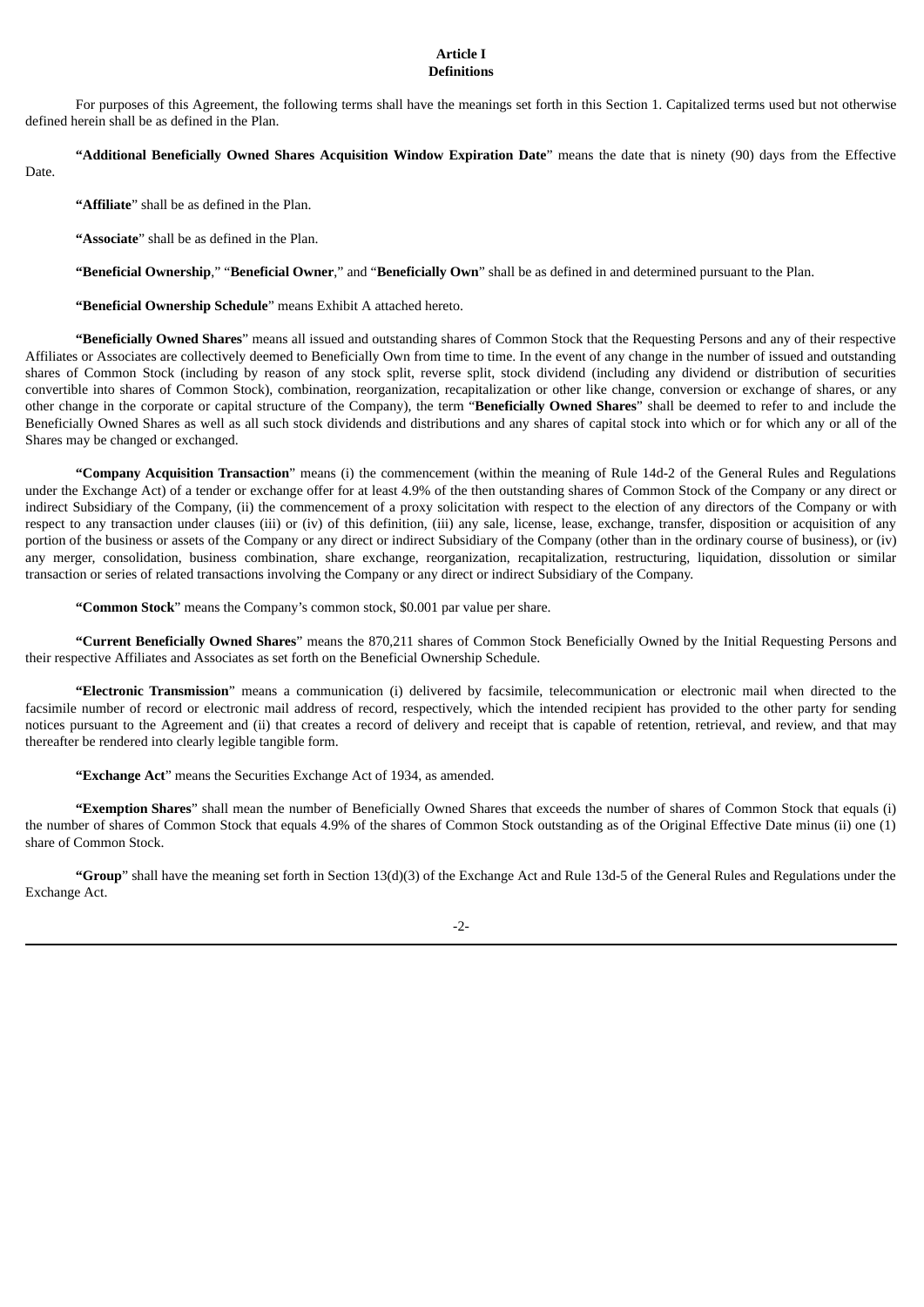**"Irrevocable Proxy**" means a proxy in the form attached hereto as Exhibit B.

**"Initial Requesting Persons**" means the Requesting Persons who are signatories to this Agreement as of the Effective Date.

**"Person**" shall be as defined in the Plan.

**"Plan Exemption**" shall mean a grant by the Board contemplated by Section 30 of the Plan to a Requesting Person (as defined in the Plan) of authority to engage in an Exempt Transaction (as defined in the Plan).

**"Plan Exemption Limit**" means 1,124,091 shares of Common Stock, representing approximately eight percent (8.0%) of the Company's 14,051,149 shares of Common Stock outstanding as of the Effective Date.

**"Plan Exemption Request Letter**" means the letter dated February 3, 2022 from the Requesting Person to the Company as attached hereto as Exhibit C.

**"Requesting Persons**" means Global Value Investment Corp., a Delaware corporation, and all other direct or Beneficial Owners of Common Stock of the Company that may become parties to this Agreement in the future in accordance with the terms of this Agreement.

**"Section 382 5% Shareholder**" means a "5-percent shareholder" as defined under Section 382 and the rules and regulations thereunder.

**"SEC**" means the Securities and Exchange Commission.

**"Subsidiary**" of any Person shall mean any corporation or other entity of which a majority of the voting power of the voting equity securities or equity interest is owned, directly or indirectly, by such Person.

#### **Article II Standstill and Grant of Plan Exemption**

#### 2.1 **Standstill Provisions**.

(a) Unless and until this Agreement is terminated pursuant to Section 6.2, and except (i) pursuant to a negotiated transaction approved by the Board; or (ii) as may otherwise be approved by the Board, no Requesting Person will, and each Requesting Person will cause their respective Affiliates and Associates to not, in any manner, directly or indirectly:

(i) make, effect, initiate, cause or participate in (1) any acquisition of Beneficial Ownership of any securities of the Company or any securities of any Subsidiary or other Affiliate or Associate of the Company (except such transfers between Requesting Persons in compliance with Section 2.2), (2) any Company Acquisition Transaction, or (3) any "solicitation" of "proxies" (as those terms are defined in Rule 14a-1 of the General Rules and Regulations under the Exchange Act) or consents with respect to any securities of the Company; *provided*, the parties acknowledge that (x) no Requesting Person nor any of their respective Affiliates and Associates shall be deemed to make, effect, initiate, cause or participate in any acquisition of Beneficial Ownership under subclause (1) of this clause 2.1(i) solely by reason of engaging in any event permitted by Section 2.3; (y) no Requesting Person nor any of their respective Affiliates and Associates shall be deemed to make, effect, initiate, cause or participate in any Company Acquisition Transaction under subclause (2) of this clause 2.1(i) or any solicitation of proxies under subclause (3) of this clause 2.1(i) solely by reason of a Requesting Person or such Requesting Person's Affiliates and Associates voting its Shares in compliance with Section 3.1(a); and (z) no Requesting Person nor any of their respective Affiliates and Associates shall be deemed to make, effect, initiate, cause or participate in any solicitation of proxies under subclause (3) of this clause 2.1(i) solely by reason of any solicitation of a proxy, agreement or understanding from a Requesting Person or any of such Requesting Persons Affiliates and Associates regarding the voting of the Beneficially Owned Shares in compliance with Sections 3.1(a) and 3.1(b);

-3-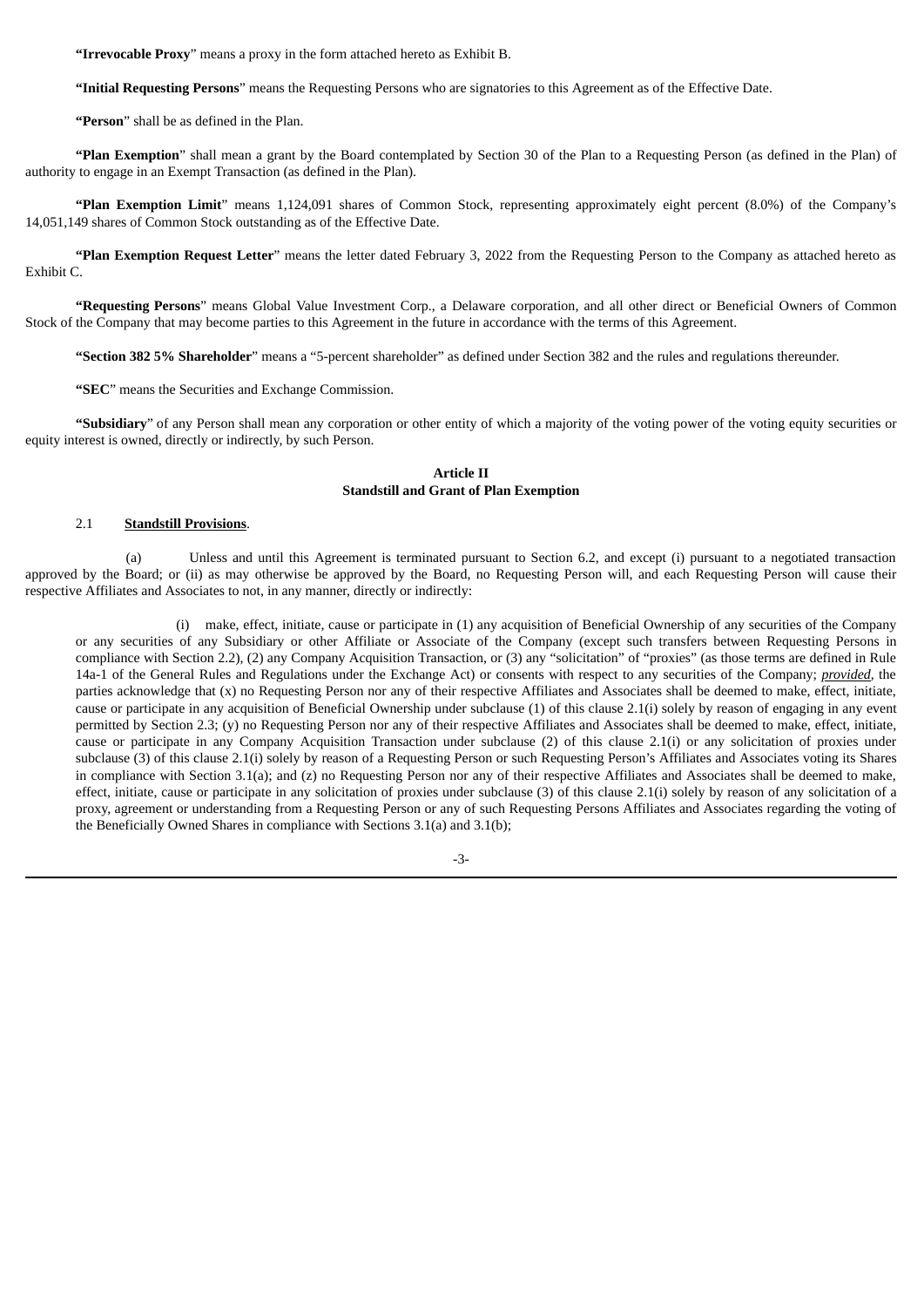(ii) nominate or seek to nominate any person to the Board or otherwise act, alone or in concert with others, to seek to control or influence the management, Board or policies of the Company; *provided* that a Requesting Person may seek privately with the Board or the Company's Chief Executive Officer to influence the decisions made by the existing management or Board of the Company in a manner (1) that is not disclosed publicly and (2) that would not force the Company to make a public announcement regarding such attempts to influence the decisions of existing management or the Board.

(iii) take any action which might force the Company to make a public announcement regarding any of the types of matters set forth in clause (i) of this Section 2.1;

(iv) request or propose that the Company (or its directors, officers, employees or agents), directly or indirectly, amend or waive any provision of this Section 2.1, including this subsection 2.1(iv), unless such request or proposal is made privately to the Board in a manner (1) that is not disclosed publicly and (2) that would not force the Company to make a public announcement regarding such request or proposal;

(v) agree or offer to take, or encourage or propose (publicly or otherwise) the taking of, any action referred to in clauses (i), (ii), (iii) or (iv) of this Section 2.1;

(vi) assist, induce or encourage any other Person to take any action referred to in clauses (i), (ii), (iii) or (iv) of this Section 2.1;

or

(vii) enter into any discussions or arrangements with any third party with respect to the taking of any action referred to in clauses (i), (ii), (iii) or (iv) of this Section 2.1.

(b) Notwithstanding the foregoing provisions of Section 2.1(a), the Requesting Persons and their respective Affiliates and Associates may from time to time in one or more transactions acquire Beneficial Ownership of additional shares of Common Stock ("**Additional Beneficially Owned Shares**") in excess of the Current Beneficially Owned Shares, provided that (i) the collective Beneficial Ownership of Requesting Persons and their respective Affiliates and Associates does not exceed the Plan Exemption Limit at the time of the acquisition of Beneficial Ownership of Additional Beneficially Owned Shares; (ii) Requesting Persons and their respective Affiliates and Associates are in compliance with all of the provisions of this Agreement as of the acquisition date of any Additional Beneficially Owned Shares; (iii) the representations and warranties of Requesting Persons and their respective Affiliates and Associates in this Agreement shall be true, accurate and complete as if made as of the date of any such acquisition of Additional Shares; (iv) the acquisition of Additional Shares would not result in any Person who is not the Requesting Persons and their respective Affiliates and Associates, individually or collectively, constituting a Section 382 5% Shareholder; and (v) the acquisition of the Additional Beneficially Owned Shares is completed prior to the Additional Beneficially Owned Shares Acquisition Window Expiration Date. Additional Beneficially Owned Shares may not be acquired after the Additional Beneficially Owned Shares Acquisition Window Expiration Date. Any acquisition of additional shares of Common Stock by the Requesting Persons or their respective Affiliates or Associates (i) will not be made with the purpose or the effect of changing or influencing the control of the Company, and (ii) will not be made in connection with (and no Requesting Persons nor any of their respective Affiliates and Associates will be a participant in) any transaction having such purpose or effect.

(c) The Requesting Persons and their respective Affiliates and Associates shall not be required to divest shares of Common Stock solely as the result of any decrease in the number of issued and outstanding shares of Common Stock (including by reason of any reverse stock split or repurchase and retirement of shares of Common Stock), even if such change causes Requesting Persons and their respective Affiliates and Associates to Beneficially Own shares of Common Stock in excess of the Plan Exemption Limit (either individually or in the aggregate).

2.2 **Section 382 Compliance**. Unless and until this Agreement is terminated pursuant to Section 6.2, no direct or indirect transfers of shares of Common Stock between and among Requesting Persons and their respective Affiliates and Associates shall be permitted if, as a result of any such transfer, any Requesting Person or any of their respective Affiliates and Associates shall become the Beneficial Owner of shares of Common Stock in an amount that would result in such Person being a Section 382 5% Shareholder of the Company.

-4-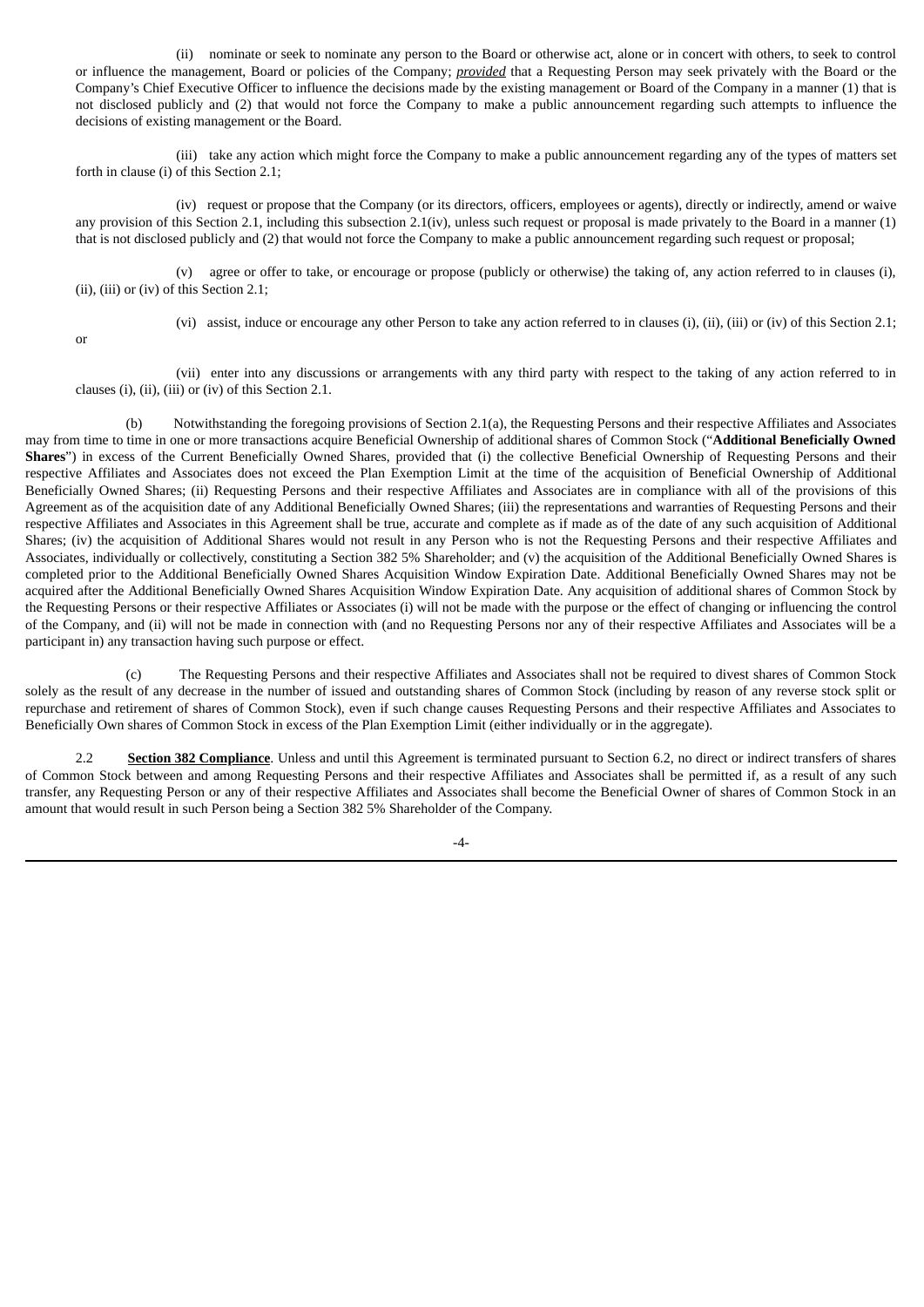2.3 **Transfers of Common Stock**. Unless and until this Agreement is terminated pursuant to Section 6.2, no Requesting Person nor any Requesting Person's Affiliates and Associates will sell or otherwise transfer any Beneficial Ownership in any shares of Common Stock to any Person not a party to this Agreement except:

(i) in open market transactions on The Nasdaq Capital Market or on such principal stock exchange as the Common Stock is then listed for trading; or if the Common Stock is not listed on any stock exchange at the time, then in transactions effected through trading on an interdealer quotation system if the Common Stock is then quoted on such a system, and if not, then through trading on over-the-counter bulletin boards or "pink sheets;" or

(ii) in private transactions and only if any such private transaction is not to any Person or Group that the Requesting Persons or their respective Affiliates and Associates reasonably believes after due inquiry Beneficially Owns or as a result of such transaction would Beneficially Own 4.9% or more of the Company's then outstanding Common Stock.

2.4 **Grant of Plan Exemption**. Subject to and in reliance upon the representations, warranties and obligations of the Requesting Persons under this Agreement and in accordance with the terms and conditions of this Agreement, the Board has granted the Initial Requesting Persons a Plan Exemption. As long as the Requesting Persons and their respective Affiliates and Associates remain in full compliance with this Agreement, the Company shall maintain the Plan Exemption in effect. The Plan Exemption granted by the Board shall continue for only so long as the Requesting Persons and their respective Affiliates and Associates are in compliance with the terms of this Agreement. If the Requesting Persons and their respective Affiliates and Associates violate any provision herein, then the Board shall have the right, in its sole discretion, to revoke the Plan Exemption, upon which the Requesting Persons and their respective Affiliates and Associates shall be an Acquiring Person as defined in and for purposes of the Plan if the Requesting Persons and their respective Affiliates and Associates otherwise meets the requirements to be deemed an Acquiring Person at such time.

2.5 **Exchange Act Filings**. In the event that any Requesting Person or any Requesting Person's Affiliates and Associates files any schedule, form or report under (i) Section 13 of the Exchange Act with the SEC indicating that such Person is the beneficial owner (as the term "beneficial ownership" is defined by Rule 13d-3 promulgated under the Exchange Act) of more than five percent (5%) of the outstanding Common Stock or (ii) Section 16 of the Exchange Act with the SEC indicating that such Person is the beneficial owner (as the term "beneficial ownership" is defined by Rule 13d-3 promulgated under the Exchange Act) of more than ten percent (10%) of the outstanding Common Stock, the Requesting Persons and their respective Affiliates and Associates agree to cooperate with the Company upon the Company's reasonable request for information from the Requesting Persons and their respective Affiliates and Associates regarding the beneficial ownership structure and interest percentage in Common Stock held by the Requesting Persons and their respective Affiliates and Associates.

#### 2.6 **Additional Beneficially Owned Shares and Additional Requesting Persons**.

(a) Any shares of Common Stock Beneficially Owned by the Requesting Persons and their respective Affiliates and Associates, the Beneficial Ownership of which was acquired on or after the Effective Date and before the termination of this Agreement pursuant to Section 6.2, shall be subject to the terms and conditions of this Agreement to the same extent as if they constituted Beneficially Owned Shares as of the Effective Date.

(b) If, during the period commencing on the Effective Date and continuing until this Agreement terminates pursuant to Section 6.2, any Affiliate or Associate of a Requesting Person who is not already a holder of Current Beneficially Owned Shares as of the Effective Date and a party to this Agreement acquires Beneficial Ownership of shares of Common Stock, then the Requesting Persons and their respective Affiliates and Associates of which the Person is an Affiliate or Associate shall cause the Person to become a party to this Agreement and agree to be bound by and subject to the terms and conditions of this Agreement as a Requesting Person by executing and delivering a joinder and counterpart signature page hereto and an Irrevocable Proxy.

2.7 **Reporting of Changes in Beneficial Ownership**. Within five (5) days after the Additional Beneficially Owned Shares Acquisition Window Expiration Date and thereafter within five (5) days after the end of any month in which a change in Beneficially Owned Shares occurs, or at such other times as the Company may request, the Requesting Persons will deliver to the Company a description of the changes in Beneficially Owned Shares and the then-current Beneficial Ownership of shares of Common Stock by the Requesting Persons and their Affiliates and Associates, accompanied by an updated Beneficial Ownership Schedule reflecting such new Beneficial Ownership. In addition, at any time the Requesting Persons and their respective Affiliates and Associates collectively Beneficially Own less than 4.9% of the then-outstanding shares of Common Stock, the Requesting Persons will deliver to the Company a certification executed by the Requesting Persons, certifying that the Requesting Persons and their respective Affiliates and Associates collectively Beneficially Own less than 4.9% of the then-outstanding shares of Common Stock.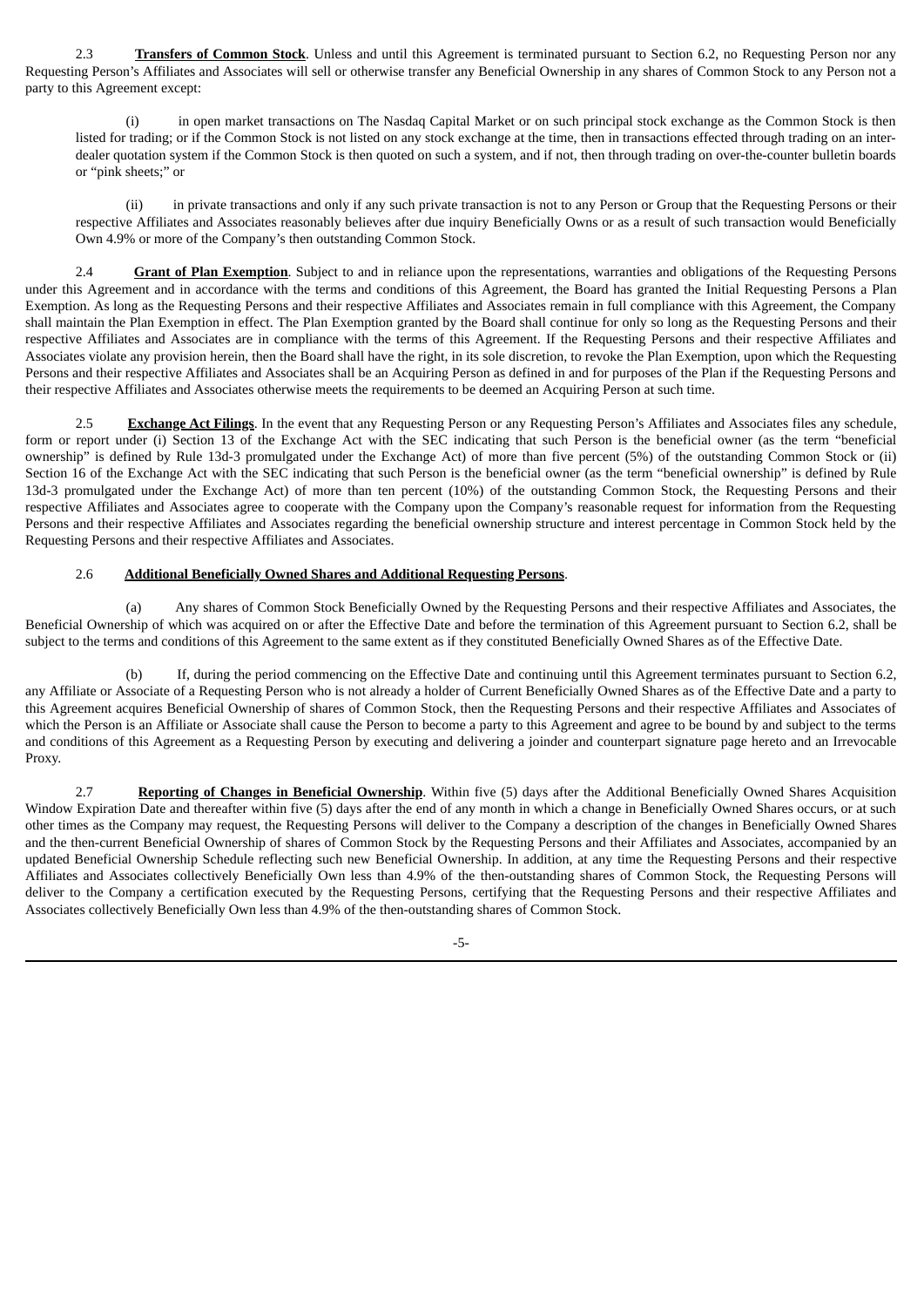#### **Article III Voting of Exemption Shares**

#### 3.1 **Agreement to Vote Exemption Shares.**

(a) The Requesting Persons, on their own behalf and on behalf of their respective Affiliates and Associates, hereby covenant and agree, jointly and severally, that during the period commencing on the date hereof and continuing until this Agreement terminates pursuant to Section 6.2, at any meeting (whether annual or special and whether or not an adjourned or postponed meeting) of the stockholders of the Company, and in any action by written consent of the stockholders of the Company, the Requesting Persons and their respective Affiliates and Associates shall (i) appear at the meeting or otherwise cause any and all Exemption Shares to be counted as present thereat for purposes of establishing a quorum, and (ii) vote (or cause to be voted) any and all Exemption Shares with respect to any matter at any meeting (whether annual or special and whether or not an adjourned or postponed meeting) of stockholders of the Company, and in any action by written consent of the stockholders of the Company, in the same proportion (for or against) as the shares actually voted for or against such matter by the stockholders of the Company other than the Requesting Persons and their respective Affiliates and Associates. The Requesting Persons and their respective Affiliates and Associates hereby further agree not to enter into any proxy, agreement or understanding with any person or entity the effect of which would be materially inconsistent with or violative of any provision contained in this Section 3.1.

(b) The parties acknowledge that the Requesting Persons and their respective Affiliates and Associates may grant a proxy or enter into an agreement or understanding with another Requesting Person for the purposes of voting shares of Common Stock as long as (i) the shares that are the subject of any such proxy, agreement or understanding are voted in compliance with the provisions of this Section 3.1 and 3.2; (ii) any such proxy, agreement or understanding will not have the effect of superseding or revoking the Irrevocable Proxy granted by the Requesting Persons and their respective Affiliates and Associates under Section 3.2 and shall be subject and subordinate to the exercise of such proxy pursuant to Section 3.2; and (iii) the granting of such proxy or entering into such an agreement or understanding would not result in any Requesting Person other than the Initial Requesting Persons being a Section 382 5% Shareholder of the Company.

3.2 **Irrevocable Proxy**. Concurrently with the execution of this Agreement, each of the Initial Requesting Persons have delivered to the Company an Irrevocable Proxy, which shall be irrevocable to the fullest extent permissible by law, with respect to the Exemption Shares, subject to the other terms of this Agreement. The Proxyholders (as defined in the Irrevocable Proxy) shall be entitled to exercise the rights granted to them in the Irrevocable Proxy in order to vote the Exemption Shares in the event and to the extent that the Requesting Persons and their respective Affiliates and Associates fail to vote the Exemption Shares in accordance with Section 3.1. The Requesting Persons and their respective Affiliates and Associates represents, covenant and agree that, except for (i) the Irrevocable Proxy granted pursuant to the foregoing provisions of this Section 3.2; (ii) any proxy granted by the Requesting Persons and their respective Affiliates and Associates to another Requesting Person in compliance with Section 3.1(b); (iii) any proxy or other voting agreement or understanding granted or entered into by the Requesting Persons or their respective Affiliates and Associates to or with the Company's Board, the Company or any officer thereof; (iv) any proxy or other voting agreement or understanding granted or entered into by the Requesting Persons or their respective Affiliates and Associates with the approval of the Board; or (v) as contemplated by this Agreement: (1) neither the Requesting Persons nor any of their respective Affiliates and Associates shall, during the period commencing on the Effective Date and continuing until this Agreement terminates pursuant to Section 6.2, grant any proxy or power of attorney, or deposit any Shares into a voting trust or enter into a voting agreement or other voting arrangement, with respect to the voting of the Shares (each a "**Voting Proxy**"), and (2) neither the Requesting Persons nor their respective Affiliates and Associates has granted, entered into or otherwise created any Voting Proxy which is currently (or which will hereafter become) effective, and if any Voting Proxy has been created, such Voting Proxy is hereby revoked.

-6-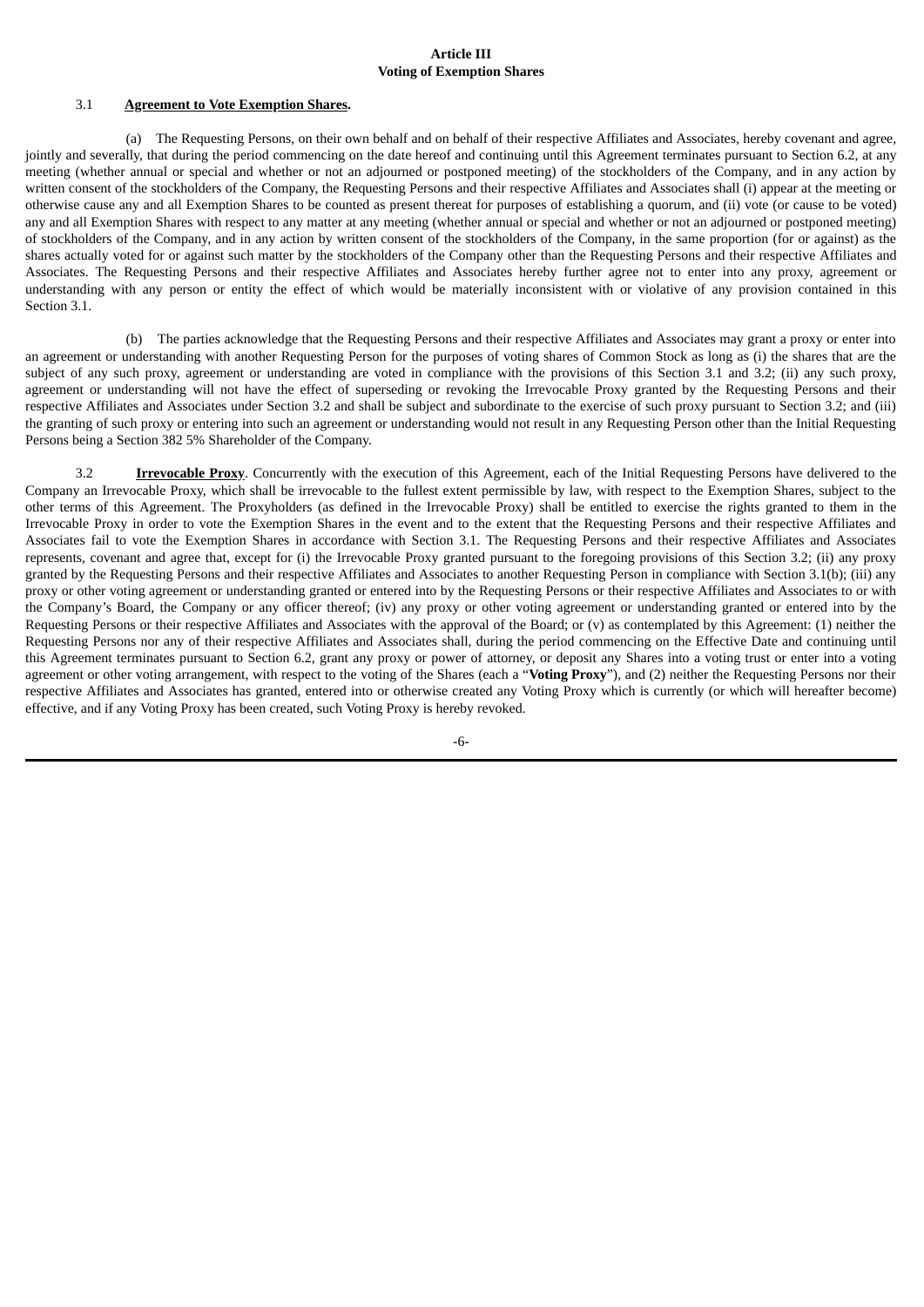#### **Article IV Representations and Warranties of Requesting Persons**

Each Requesting Person, upon becoming a party to this Agreement, hereby makes the following representations and warranties, severally and not jointly (except in the case of Sections 4.4, 4.5, 4.6, and 4.7, which representations and warranties are made jointly and severally by the Requesting Persons):

4.1 **Authority; Validity.** The Requesting Person has all requisite capacity, power and authority to enter into this Agreement and to consummate the transactions contemplated hereby. The execution and delivery of this Agreement by the Requesting Person and the consummation by the Requesting Person of the transactions contemplated hereby have been duly and validly authorized by all necessary action on the part of the Requesting Person. This Agreement has been duly executed and delivered by the Requesting Person. If this Agreement is being executed in a representative or fiduciary capacity with respect to the Requesting Person, the person signing this Agreement has full power and authority to enter into and perform this Agreement.

4.2 **Non-Contravention.** The execution, delivery and performance of this Agreement does not, and the consummation of the transactions contemplated hereby and compliance with the provisions hereof will not, contravene, conflict with, or result in any violation of, breach of, or default by (with or without notice or lapse of time, or both) the Requesting Person under, or give rise to a right of termination, cancellation or acceleration of any obligation under, or result in the creation of any encumbrance upon any of the properties or assets of the Requesting Person or of any of the Requesting Person's Affiliates or Associates under, any provision of (i) any loan or credit agreement, note, bond, mortgage, indenture, lease or other agreement, instrument, permit, concession, franchise or license applicable to the Requesting Person or any of the Requesting Person's Affiliates or Associates or to which the Requesting Person or any of the Requesting Person's Affiliates or Associates is a party, or (ii) any judgment, order, decree, statute, law, ordinance, injunction, rule or regulation applicable to the Requesting Person or any of the Requesting Person's Affiliates or Associates or any of a Requesting Person's or any of the such Requesting Person's Affiliates or Associates' properties or assets, other than any such conflicts, violations, defaults, rights, or encumbrances that, individually or in the aggregate, would not impair the ability of the Requesting Person or any of the Requesting Person's Affiliates or Associates to perform the Requesting Person's or any of the Requesting Person's Affiliates or Associates' obligations hereunder or prevent, limit or restrict in any respect the consummation of any of the transactions contemplated hereby.

4.3 **Litigation.** As of the date hereof, there is no action pending, or to the knowledge of any Requesting Person or any of the Requesting Person's Affiliates or Associates, threatened with respect to the Requesting Person's or the Requesting Person's Affiliates' or Associates' ownership of shares of Common Stock, nor is there any judgment, decree, injunction or order of any applicable governmental entity or arbitrator outstanding which would prevent the carrying out by the Requesting Person and the Requesting Person's Affiliates or Associates of their respective obligations under this Agreement or any of the transactions contemplated hereby, declare unlawful the transactions contemplated hereby or cause such transactions to be rescinded.

4.4 **Beneficial Ownership.** As of the Effective Date, the number of shares of Common Stock set forth on the Beneficial Ownership Schedule are the only shares of Common Stock Beneficially Owned by the Requesting Persons or any of their respective Affiliates or Associates. On and as of the Effective Date, the shares of Common Stock listed on the Beneficial Ownership Schedule are free and clear of any encumbrances that, individually or in the aggregate, would impair the ability of the Requesting Persons and their respective Affiliates and Associates to perform their respective obligations under this Agreement or prevent, limit or restrict in any respect the consummation of any of the transactions contemplated hereby. Neither Requesting Person nor any Affiliate or Associate of either Requesting Person Beneficially Owns 4.9% or more of the outstanding Common Stock of the Company for purposes of Section 382 as of the Effective Date, and no investor in, or beneficial owner of, either Requesting Person or in any Affiliate or Associate of either Requesting Person, on a look-through basis for purposes of Section 382, Beneficially Owns 4.9% or more of the outstanding shares of Common Stock as of the Effective Date.

4.5 **Acquisition of Shares.** The Current Beneficially Owned Shares were not acquired for the purpose or with the intention of causing the Requesting Persons or any of their respective Affiliates or Associates (whether collectively or individually) to become an Acquiring Person.

-7-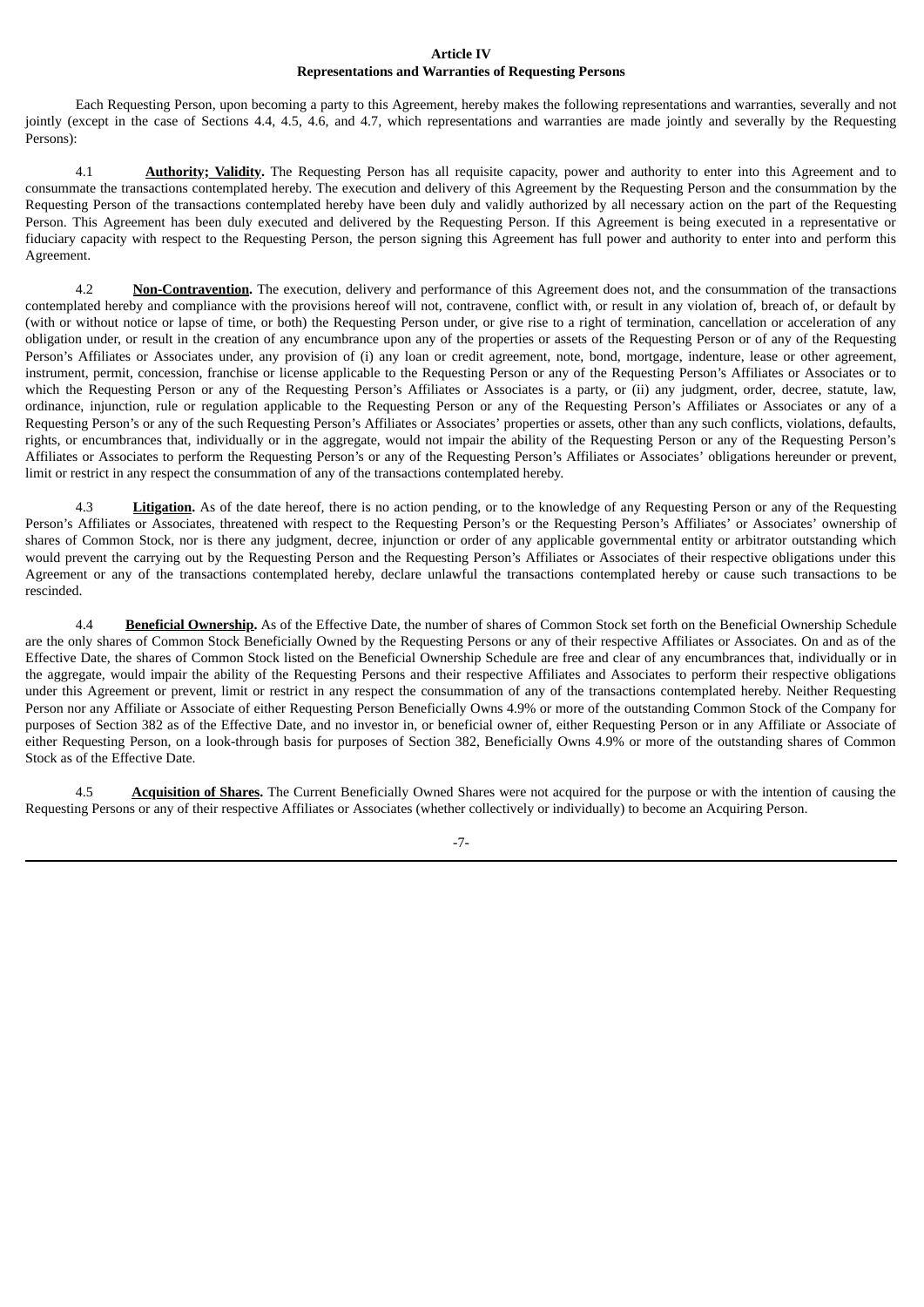4.6 **Reliance.** The Requesting Persons and their respective Affiliates and Associates acknowledge that the Company is relying on truth and accuracy of the statements, representations, warranties, covenants and information contained herein and in the Plan Exemption Request Letter for purposes of granting the Plan Exemption set forth in this Agreement.

4.7 **No Influence or Control.** The Requesting Persons and their respective Affiliates and Associates: (i) have acquired the Current Beneficially Owned Shares in the ordinary course of their respective businesses, (ii) as of the Effective Date, do not Beneficially Own the Current Beneficially Owned Shares with the purpose or the effect of changing or influencing the control of the Company (except to the extent permitted by Section 2.1(a)(ii) of this Agreement), and (iii) as of the Effective Date, do not Beneficially Own the Current Beneficially Owned Shares in connection with or as a participant in any transaction having such purpose or effect. As of the Effective Date, the Requesting Persons and their respective Affiliates and Associates collectively represent that the Requesting Persons and their respective Affiliates and Associates do not have any knowledge that any third party is currently engaged in undertaking, or has any intention or plan to undertake, a Company Acquisition Transaction.

#### **Article V**

#### **Representations and Warranties of the Company**

The Company represents and warrants to the Requesting Persons that:

5.1 **Authority; Validity.** The Company has all requisite capacity, power and authority to enter into this Agreement and to consummate the transactions contemplated hereby. The execution and delivery of this Agreement by the Company and the consummation by the Company of the transactions contemplated hereby have been duly and validly authorized by all necessary action on the part of the Company. This Agreement has been duly executed and delivered by the Company. If this Agreement is being executed in a representative or fiduciary capacity with respect to the Company, the person signing this Agreement has full power and authority to enter into and perform this Agreement.

5.2 **Non-Contravention.** The execution, delivery and performance of this Agreement does not, and the consummation of the transactions contemplated hereby and compliance with the provisions hereof will not, (i) require the Company to obtain the consent or approval of any governmental entity, (ii) require the consent or approval of any other person pursuant to any agreement, obligation or instrument binding on the Company or its properties and assets, (iii) conflict with or violate any organizational document or law, rule, regulation, order, judgment or decree applicable to the Company or pursuant to which any of its assets are bound, or (iv) violate any other material agreement to which the Company or any of its subsidiaries is a party.

#### **Article VI Effectiveness; Termination; Survival**

6.1 **Effectiveness.** This Agreement shall become effective upon its execution by each of the Requesting Persons and the Company.

6.2 **Termination.** This Agreement, and the obligations of the Requesting Persons and their respective Affiliates and Associates hereunder, including, without limitation, the Requesting Persons' and their respective Affiliates' and Associates' obligations under Article II and Article III shall terminate: (i) at any time by written consent of the Requesting Persons and the Company, (ii) automatically upon the termination of the Plan, whether by the Board or upon its own terms, unless a substitute or successor tax benefit preservation or other stockholder rights plan is implemented, in which case this Agreement shall not terminate, and (iii) automatically without any further action by the parties hereto, at such time as the Requesting Persons and their respective Affiliates and Associates (together with their respective Affiliates and Associates) collectively Beneficially Own less than 4.9% of the thenoutstanding shares of Common Stock.

6.3 **New Exemption Agreements**. In the event that this Agreement is terminated in accordance with Section 6.2 and the Requesting Persons or any of their respective Affiliates and Associates (whether collectively or individually) are again deemed to Beneficially Own 4.9% or more of the outstanding shares of Common Stock, then, should the Board again exercise its discretionary authority under the Plan to grant the Requesting Persons or any of their respective Affiliates and Associates another Plan Exemption (which the Board is not obligated to grant), the Requesting Persons and their respective Affiliates and Associates (to the extent they Beneficially Own Shares at that time) agree (and agree to compel their respective Affiliates and Associates, as applicable) to enter into an exemption agreement with the Company on substantially the same terms as set forth herein. In addition, to the extent that the Plan is terminated (whether by the Board or upon its own terms) and replaced by a new tax benefit preservation or stockholder rights plan, then, at the request of the Company, the Requesting Persons and their respective Affiliates and Associates agree (and agree to compel their respective Affiliates and Associates, as applicable) to enter into a new exemption agreement on substantially the same terms as this Agreement should the Board again exercise its discretionary authority under a new plan to grant the Requesting Persons or any of their respective Affiliates and Associates another plan exemption (which the Board is not obligated to grant).

6.4 **Survival.** Section 6.3 and Article VII shall survive the termination of this Agreement for any reason.

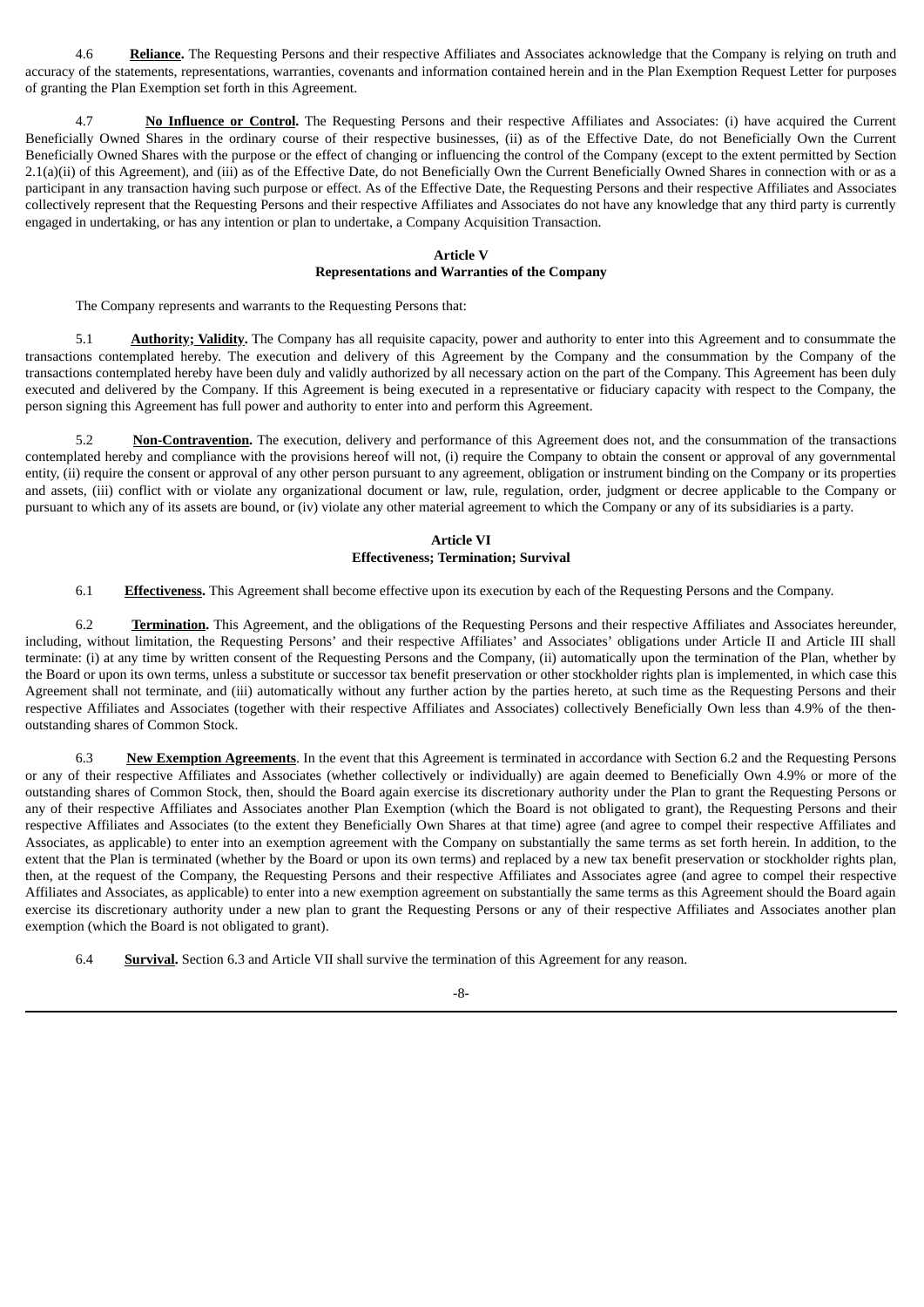#### **Article VII General Provisions**

7.1 **Entire Agreement**. This Agreement, including the Exhibits attached hereto, and the Irrevocable Proxy granted hereunder, all of which are hereby incorporated by reference, constitutes the complete and exclusive statement of agreement between the parties with respect to the subject matter hereof and supersede any and all prior negotiations, correspondence, agreements, communications, understandings, duties or obligations of any kind by and between the parties, whether written or oral, respecting the subject matter hereof. This Agreement amends and restates the Original Exemption Agreement in its entirety effective as of the Effective Date.

7.2 **Amendments and Waivers**. This Agreement may be amended, modified, superseded, or cancelled, and the terms and conditions hereof may be waived, only by a written instrument signed by the parties hereto or, in the case of a waiver, by the party waiving compliance. No delay on the part of any party in exercising any right, power, or privilege hereunder will operate as a waiver thereof, nor will any waiver on the part of any party of any right hereunder, nor any single or partial exercise of any rights hereunder, preclude any other or further exercise thereof or the exercise of any other right hereunder.

7.3 **Assignment**. No party may assign or otherwise transfer or delegate this Agreement or any of a party's rights, duties or obligations under this Agreement to another person or entity without the prior written consent of the other parties. Notwithstanding the foregoing, this Agreement may be assigned or transferred by the Company to any person or entity that succeeds the Company by operation of law or that controls, is controlled by or is under common control of the Company without the consent of the other parties. Nothing herein will prohibit or restrict a change of control of the Company or any person or entity controlling, controlled by or under common control with the Company or require the consent of the other parties to any assignment or transfer of this Agreement in connection with any change of control. This Agreement will be binding on and inure to the benefit of each party hereto and to each party's respective permitted successors and assigns.

7.4 **Notices**. Any notice required or permitted under this Agreement will be considered to be effective in the case of (i) certified mail, when sent postage prepaid and addressed to the party for whom it is intended at its address of record, three (3) days after deposit in the mail; (ii) by courier or messenger service, upon receipt by recipient as indicated on the courier's receipt; or (iii) upon receipt of an Electronic Transmission by the party that is the intended recipient of the Electronic Transmission. The record addresses, facsimile numbers of record, and electronic mail addresses of record for the parties are set forth on the signature page to this Agreement and may be changed from time to time by notice from the changing party to the other party pursuant to the provisions of this Section 7.4.

7.5 **Public Disclosures.** Except as may be required, as determined in good faith by the disclosing party, by applicable law, rules, regulations or orders or the rules of any securities exchange or market, neither party will make any public statement or release concerning this Agreement or any of the transactions contemplated by this Agreement, except for such written information as has been approved in advance in writing as to form and content by the other party, which approval will not be unreasonably withheld. Notwithstanding the foregoing, neither party shall have the right to review or approve any filings or furnished disclosure or other public disclosures that the other party determines in good faith are reasonably required to be made (i) with the SEC, any other governmental agency, or any securities exchange or market or (ii) by means of a press release, website postings or other publicly available means of distribution.

-9-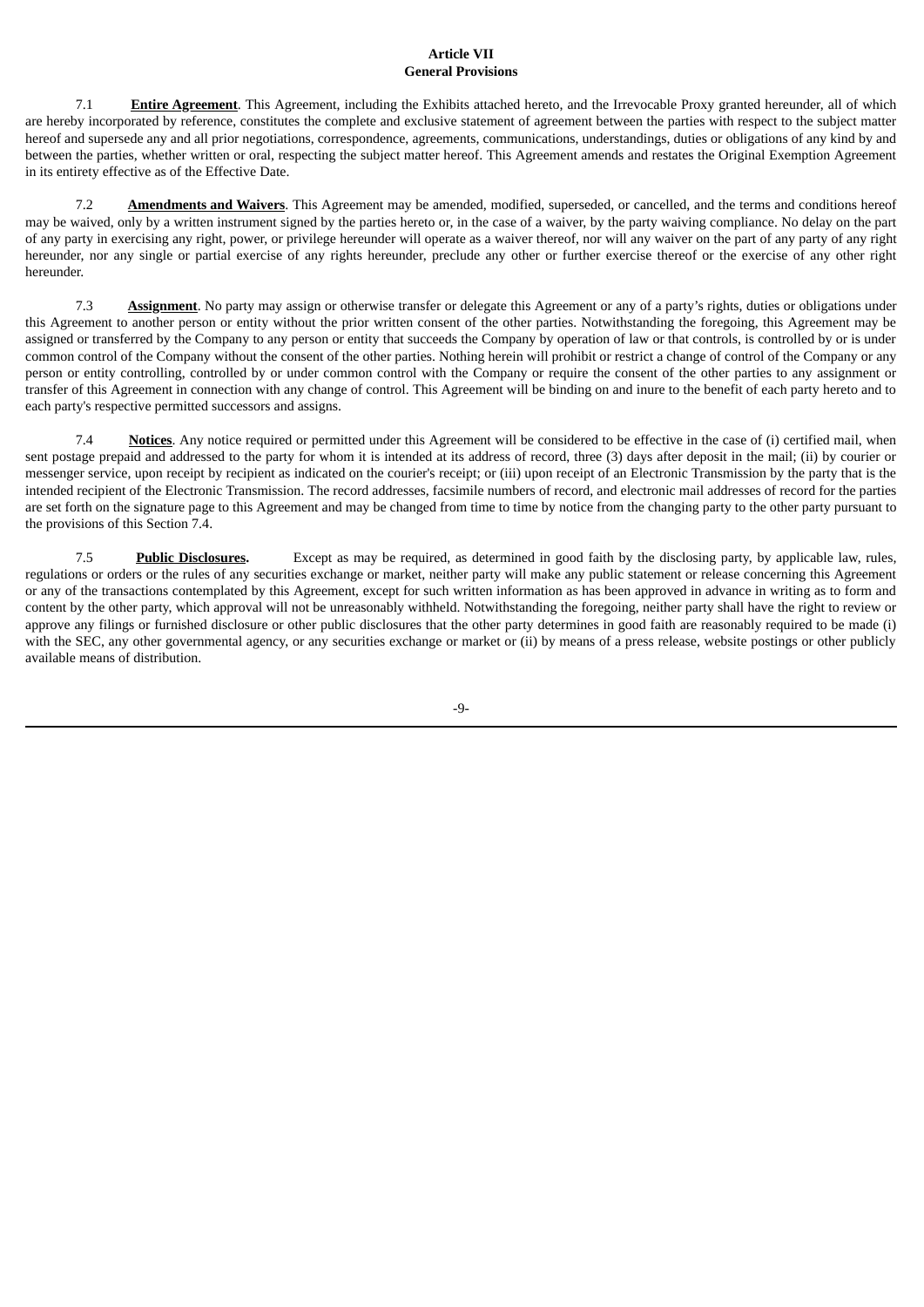7.6 **Further Assurances**. Subject to the terms of this Agreement, from time to time, the Requesting Persons and their respective Affiliates and Associates shall execute and deliver such additional documents and use commercially reasonable efforts to take, or cause to be taken, all such further actions, and to do or cause to be done, all things reasonably necessary, proper or advisable under applicable laws and regulations to consummate and make effective the transactions contemplated by this Agreement.

7.7 **Choice of Law**. This Agreement, its construction and the determination of any rights, duties or remedies of the parties arising out of or relating to this Agreement will be governed by, enforced under and construed in accordance with the laws of the State of Delaware, regardless of the laws that might otherwise govern under applicable principles of conflicts of laws of such state.

**Severability**. Each term, covenant, condition, or provision of this Agreement will be viewed as separate and distinct, and in the event that any such term, covenant, condition or provision will be deemed to be invalid or unenforceable, the arbitrator or court finding such invalidity or unenforceability will modify or reform this Agreement to give as much effect as possible to the terms and provisions of this Agreement. Any term or provision which cannot be so modified or reformed will be deleted and the remaining terms and provisions will continue in full force and effect.

7.10 **Interpretation**. Every provision of this Agreement is the result of full negotiations between the parties, both of whom have either been represented by counsel throughout or otherwise been given an opportunity to seek the aid of counsel. Each party hereto further agrees and acknowledges that it is sophisticated in legal affairs and has reviewed this Agreement in detail. Accordingly, no provision of this Agreement shall be construed in favor of or against any of the parties hereto by reason of the extent to which any such party or its counsel participated in the drafting thereof. Captions and headings of sections contained in this Agreement are for convenience only and shall not control the meaning, effect, or construction of this Agreement. Time periods used in this Agreement shall mean calendar periods unless otherwise expressly indicated.

#### 7.11 **Dispute Resolution, Forum**.

(a) The parties consent to and agree that any dispute or claim arising hereunder shall be submitted to binding arbitration in New Castle County, Delaware, and conducted in accordance with the Judicial Arbitration and Mediation Service ("**JAMS**") rules of practice then in effect or such other procedures as the parties may agree in writing, and the parties expressly waive any right they may otherwise have to cause any such action or preceding to be brought or tried elsewhere. The parties hereunder further agree that (i) any request for arbitration shall be made in writing and must be made within a reasonable time after the claim, dispute or other matter in question has arisen; provided however, that in no event shall the demand for arbitration be made after the date that institution of legal or equitable proceedings based on such claim, dispute, or other matter would be barred by the applicable statue(s) of limitations; (ii) the appointed arbitrator must be a former or retired judge or attorney at law with at least ten (10) years' experience in commercial matters; (iii) costs and fees of the arbitrator shall be borne by both parties equally, unless the arbitrator or arbitrators determine otherwise; (iv) depositions may be taken and other discovery may be obtained during such arbitration proceedings to the same extent as authorized in civil judicial proceedings; and (v) the award or decision of the arbitrator, which may include equitable relief, shall be final and judgment may be entered on such award in accordance with applicable law in any court having jurisdiction over the matter.

(b) TO THE EXTENT PERMITTED BY APPLICABLE LAW, EACH PARTY HEREBY KNOWINGLY, VOLUNTARILY AND INTENTIONALLY WAIVES, TO THE FULLEST EXTENT PERMITTED BY APPLICABLE LAW, THE RIGHT TO TRIAL BY JURY IN ANY LEGAL PROCEEDING ARISING OUT OF OR RELATING TO THIS AGREEMENT OR THE TRANSACTIONS CONTEMPLATED HEREBY.

(c) The parties acknowledge and agree that money damages may not be a sufficient remedy for a breach of certain provisions of the Agreement, including but not limited to Articles II and III, and accordingly, a non-breaching party may be entitled to specific performance and injunctive relief as remedies for such violation. Accordingly, notwithstanding the other provisions of this Section 7.11, the parties agree that a non-breaching party may seek relief in a court of competent jurisdiction for the purposes of seeking equitable relief hereunder, and that such remedies shall not be deemed to be exclusive remedies for a violation of the terms of the Agreement but shall be in addition to all other remedies available to the non-breaching party at law or in equity.

-10-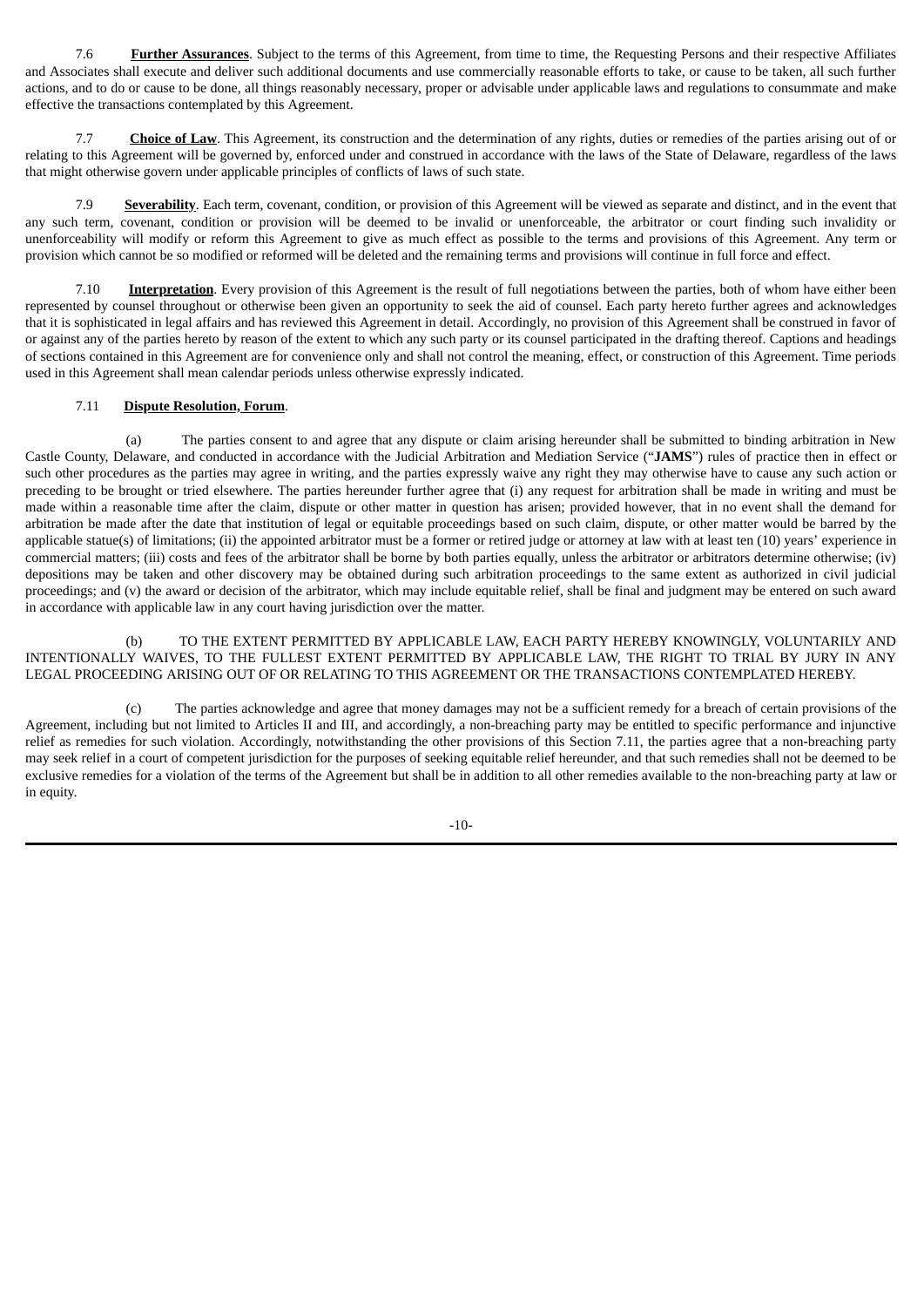(d) In any action, arbitration, or other proceeding by which one party either seeks to enforce its rights under the Agreement, or seeks a declaration of any rights or obligations under the Agreement, the prevailing party will be entitled to reasonable attorneys fees, and subject to Section 7.11(a), reasonable costs and expenses incurred to resolve such dispute and to enforce any final judgment.

(e) No remedy conferred on either party by any of the specific provisions of this Agreement is intended to be exclusive of any other remedy, and each and every remedy will be cumulative and will be in addition to every other remedy given hereunder or now or hereafter existing at law or in equity or by statute or otherwise. The election of one or more remedies by a party will not constitute a waiver of the right to pursue other available remedies.

7.12 **Counterparts**. This Agreement may be executed in counterparts, each of which will be deemed an original hereof and all of which together will constitute one and the same instrument.

7.13 **Facsimile, PDF or Electronic Signatures**. This Agreement may be executed by facsimile, PDF or by means of an electronic signature by either party and such signature shall be deemed binding for all purposes hereof, without delivery of an original signature being thereafter required.

*[Remainder of Page Intentionally Left Blank; Signature Page, Schedules and Exhibits Follow]*

-11-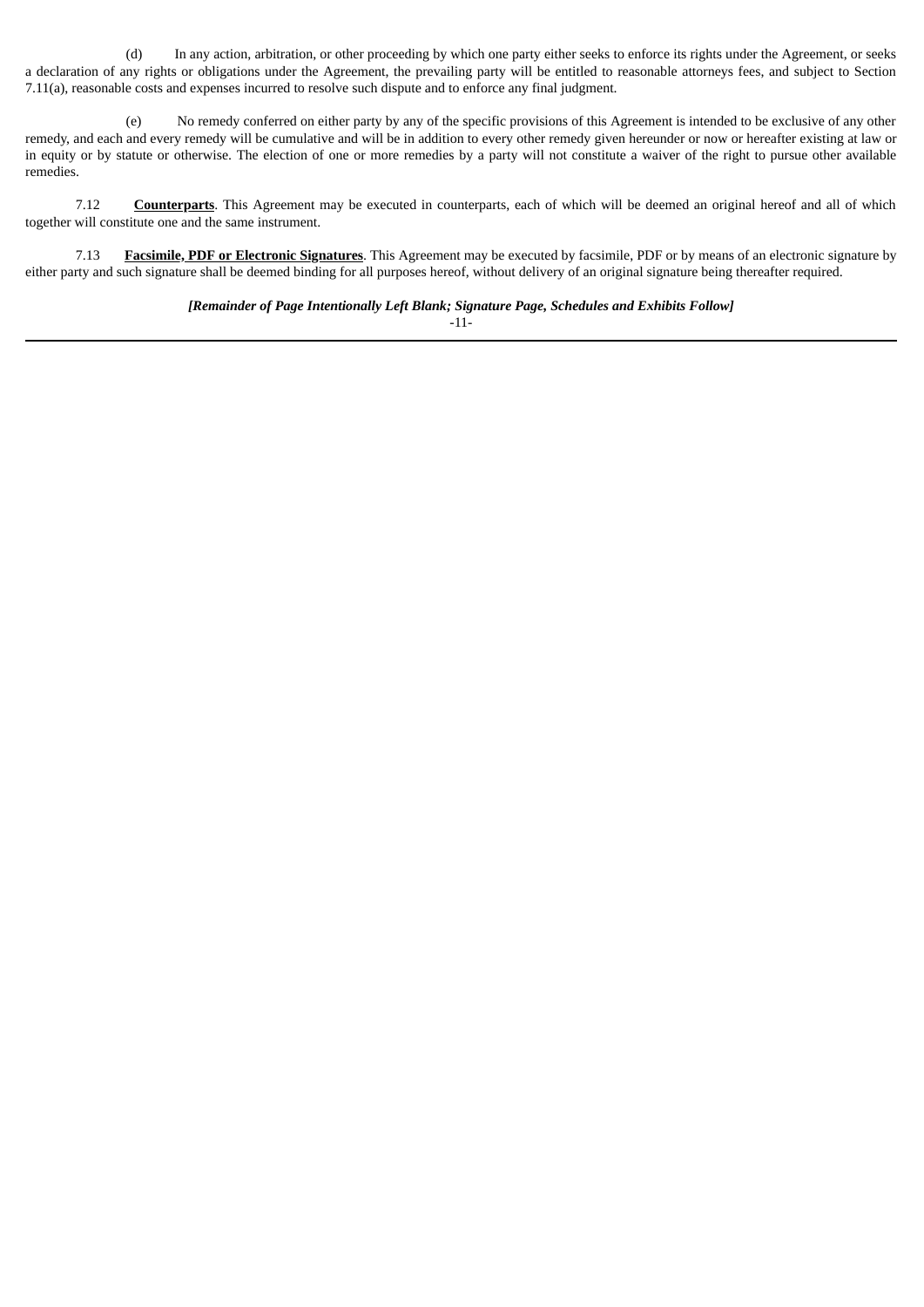**IN WITNESS WHEREOF**, THE PARTIES HERETO HAVE CAUSED THIS AGREEMENT TO BE EXECUTED AS OF THE EFFECTIVE DATE.

### **AUTOWEB, INC.**

By: /s/ Glenn E. Fuller Glenn E. Fuller Executive Vice President, Chief Legal Officer and Secretary

Notice Address:

AutoWeb, Inc. 6410 Oak Canyon, Suite 250 Irvine, California 92618 Attn: Chief Legal Officer Email Address: autolegal@autoweb.com

#### **REQUESTING PERSONS**

Global Value Investment Corp.

By: /s/ JP Geygan JP Geygan Chief Operating Officer and Senior Vice President

#### **Notice Address for Requesting Persons**

Global Value Investment Corp. 1433 N. Water Street, Suite 549 Milwaukee, Wisconsin 53202 Attention: JP Geygan, Chief Operating Officer and Senior Vice President Email Address: JP.Geygan@GVI-Corp.com

-12-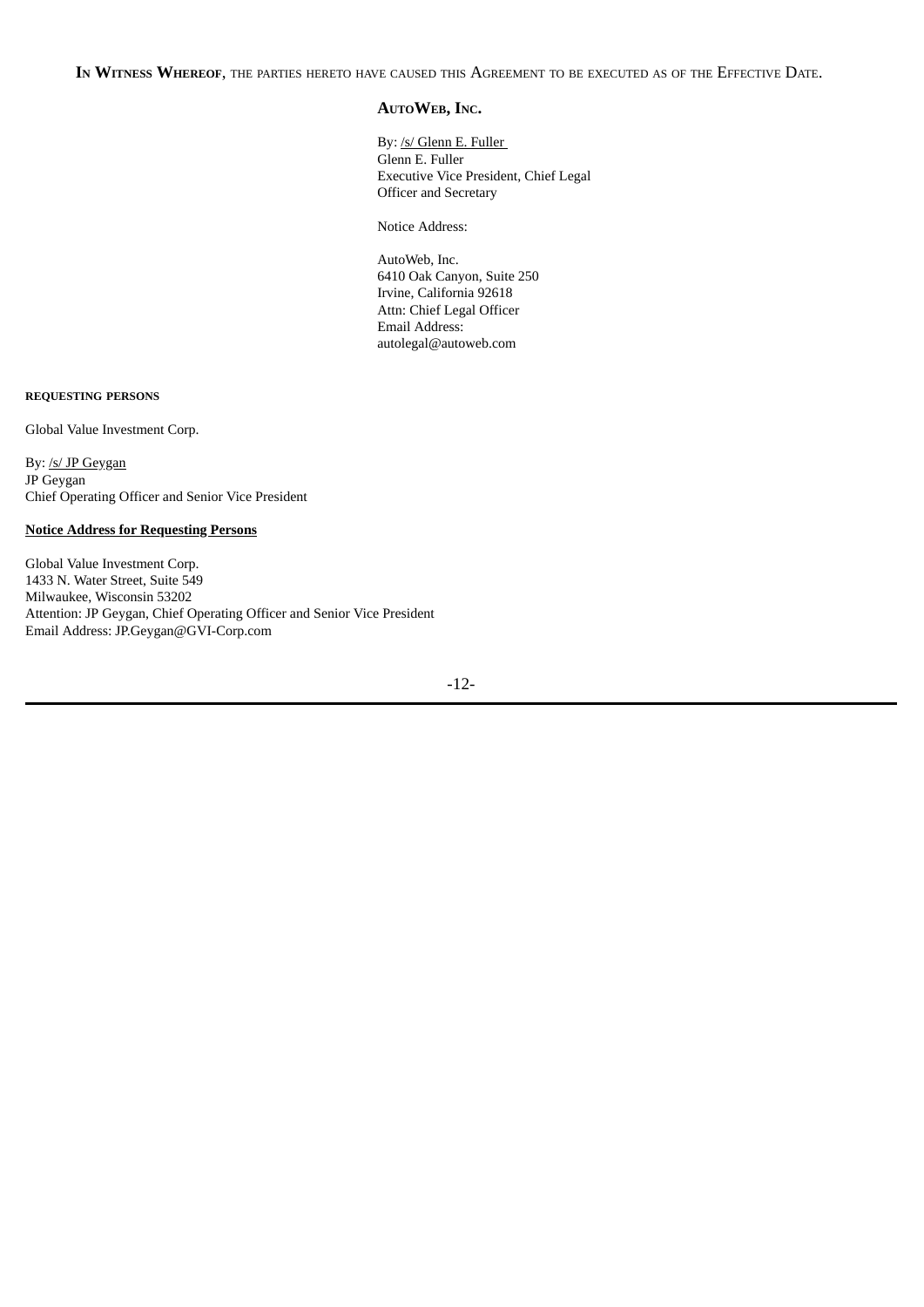#### **Exhibit A Beneficial Ownership Schedule**

\_\_\_\_\_\_\_\_\_\_\_\_\_\_\_\_\_\_\_\_\_\_\_\_ \_\_\_\_\_\_\_\_\_\_\_\_\_\_\_\_\_\_\_\_\_\_\_\_

Global Value Investment Corp., a Delaware 870,211 corporation

Total Shares Beneficially Owned By Requesting Persons

## **Requesting Person Beneficial Ownership of Common Stock**

870,211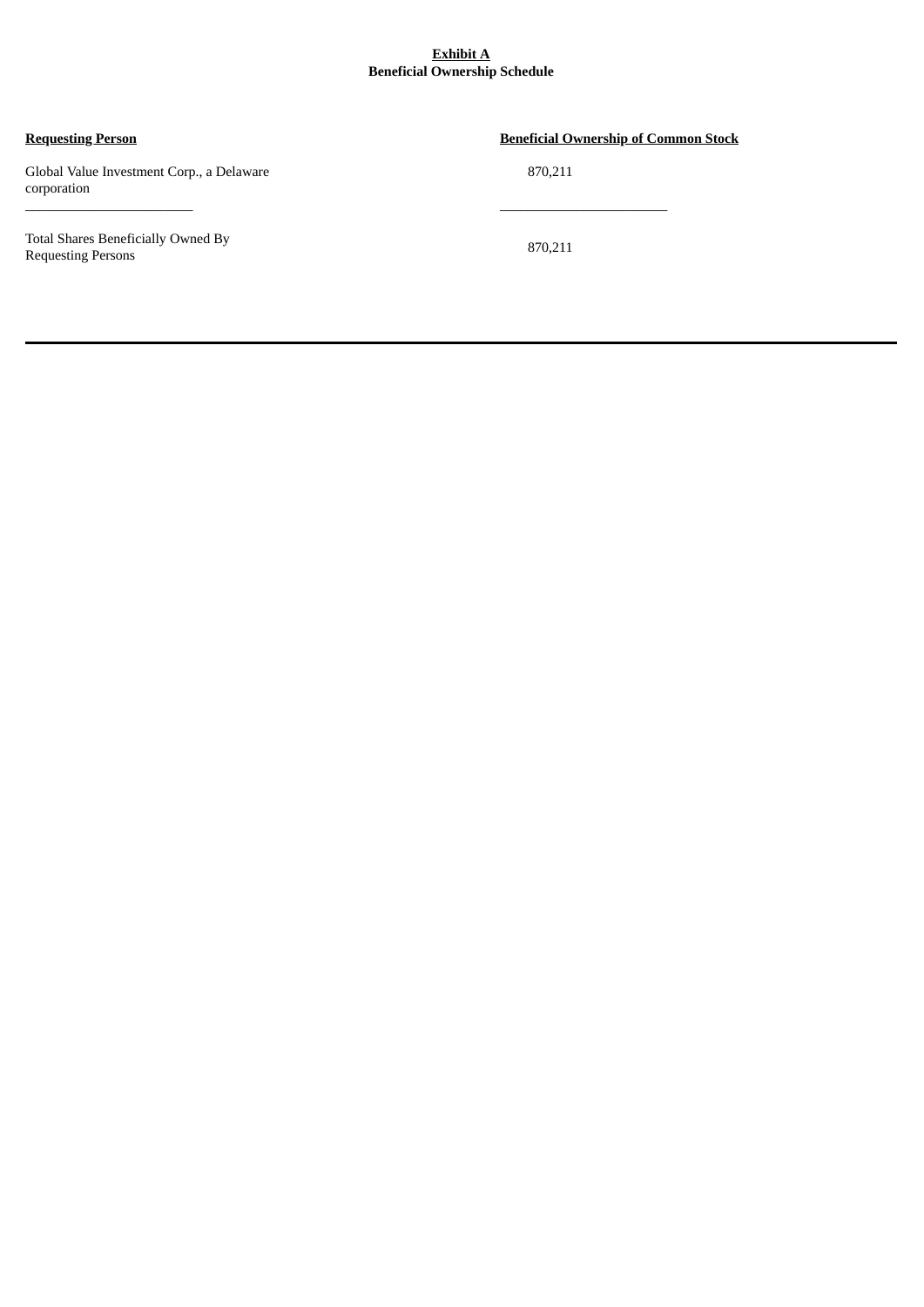#### **Exhibit B Irrevocable Proxy**

The undersigned ("**Requesting Person**") hereby irrevocably appoints and constitutes the Chief Executive Officer, Chief Financial Officer, and Chief Legal Officer (individually, a "**Proxyholder**," and collectively, the "**Proxyholders**") of AutoWeb, Inc, a Delaware corporation ("**Company**"), and each of them individually, the agents, attorneys-in-fact and proxies of the undersigned, with full power of substitution and resubstitution, to the full extent of the undersigned's rights with respect to all Exemption Shares (as defined in that certain Amended and Restated Tax Benefit Preservation Plan Exemption Agreement dated as of May \_\_\_\_, 2022 among the Company and the Requesting Persons ("**Plan Exemption Agreement**")) Beneficially Owned (as such term is defined in the Plan Exemption Agreement) by the Requesting Persons (including any Exemption Shares acquired by any Requesting Person on or after the date hereof and before the date this proxy terminates) to vote the Exemption Shares as follows: the Proxyholders named above, or each of them individually, are empowered at any time before termination of this proxy to exercise all voting rights of the undersigned at any meeting (whether annual or special and whether or not an adjourned or postponed meeting) of stockholders of the Company, and in any action by written consent of the stockholders of the Company, in the same proportion (for or against) as the shares of Common Stock actually voted for or against such matter by the stockholders of the Company other than the Requesting Persons and their respective Affiliates or Associates.

The proxy hereby granted by the Requesting Persons to the Proxyholders is granted as of the date of this Irrevocable Proxy in order to secure the obligations of the Requesting Persons set forth in Article III of the Plan Exemption Agreement and is irrevocable in accordance with subdivision (e) of Section 212 of the Delaware General Corporation Law.

This Irrevocable Proxy will terminate upon the termination of the Plan Exemption Agreement in accordance with its terms. The authority of a Proxyholder to continue to act as a Proxyholder under this Irrevocable Proxy will terminate if the Proxyholder ceases to be an officer or employee of the Company. This Irrevocable Proxy may not be transferred by any Proxyholder or assumed by any person without the express prior written consent of the undersigned. The Requesting Persons acknowledge that the foregoing provisions of this paragraph shall not preclude or require the Requesting Persons' consent for the substitution or resubstitution of a new Proxyholder who is also an officer and/or employee of the Company.

Except as contemplated or permitted by the Plan Exemption Agreement, upon the execution hereof, all prior proxies given by the undersigned with respect to the Exemption Shares are hereby revoked and no subsequent proxies regarding the Exemption Shares will be given until such time as this Irrevocable Proxy shall be terminated in accordance with its terms. Any obligation of the undersigned hereunder shall be binding upon the successors and assigns of the undersigned.

This Irrevocable Proxy is irrevocable (to the fullest extent permitted by law) and shall survive the insolvency, incapacity, death, liquidation or dissolution of the undersigned.

Dated: May \_\_\_\_, 2022

*[Note that a separate Irrevocable Proxy will be prepared for each Requesting Person]*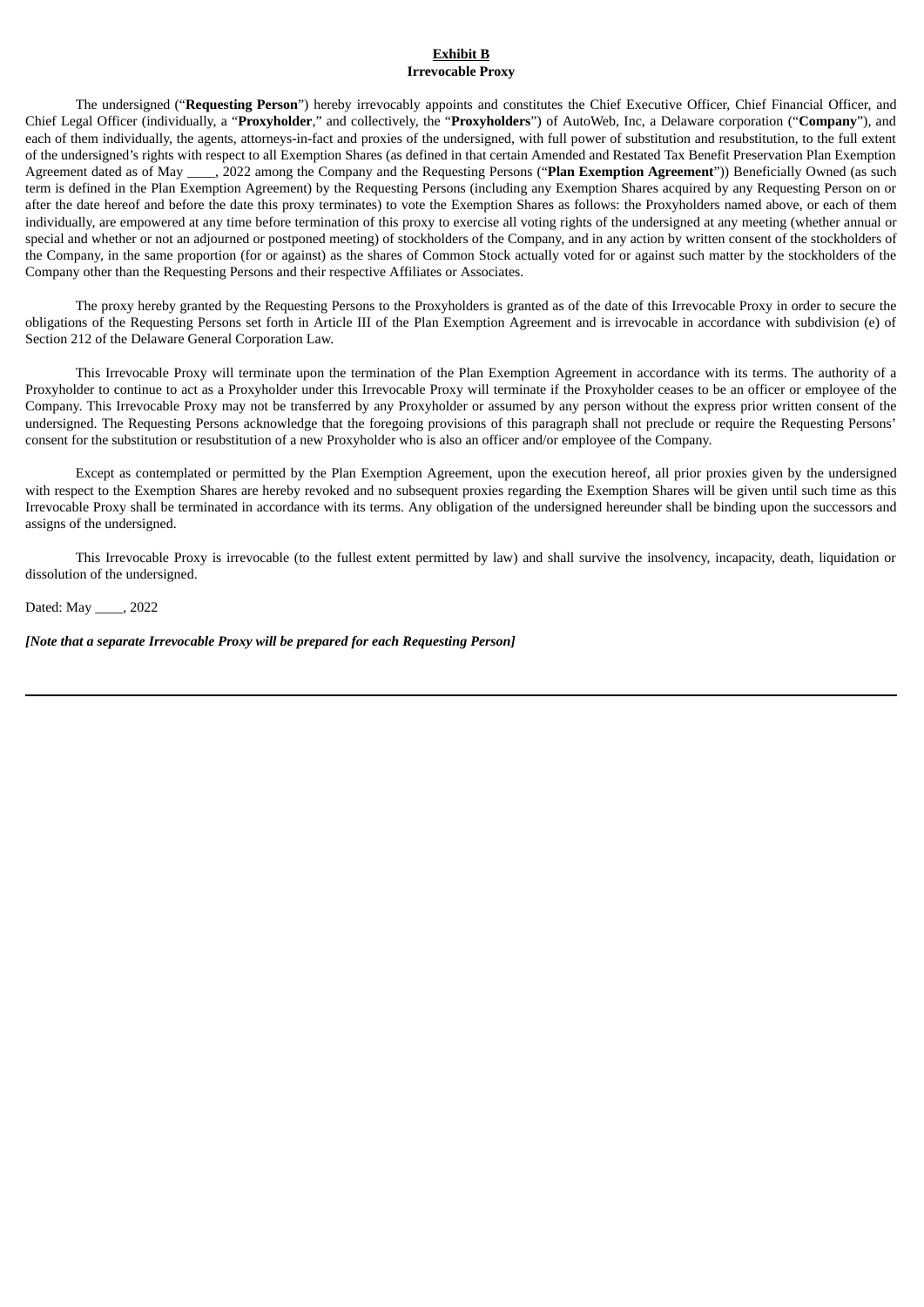#### **Exhibit C Plan Exemption Request Letter [Attached]**



**BY ELECTRONIC MAIL**

AutoWeb, Inc. 400 North Ashley Drive, Suite 300 Tampa, Florida, 33602 Attention: Corporate Secretary

#### **Re: Exemption Request Pursuant to Section 30 of AutoWeb, Inc.**'**s Tax Benefit Preservation Plan**

To Whom It May Concern:

Global Value Investment Corp. ("GVIC") is a value-oriented investment research and advisory firm located in Milwaukee, Wisconsin. GVIC, on behalf of its clients, has maintained a long equity position in AutoWeb, Inc. ("AutoWeb" or the "Company") since late 2017.

GVIC (the "Requesting Person") beneficially owns 870,211 shares of the Company's common stock, par value \$0.001 per share (the "Common Stock), representing approximately 6.46% of the Common Stock outstanding. Pursuant to Section 30 of the Tax Benefit Preservation Plan between the Company and Computershare Trust Company, N.A., dated May 26, 2010, as amended on April 14, 2014, April 13, 2017, and March 31, 2020 (the "Plan"), GVIC hereby submits an Exemption Request (as defined in the Plan) as a Requesting Person.

Below please find the information required to be provided by and with respect to the Requesting Person pursuant to Section 30 of the Plan:

- *The Name and Address of the Requesting Person:* Global Value Investment Corp., 1433 N. Water Street, Suite 400, Milwaukee, WI 53202.
- The Number and Percentage of Shares of Common Stock then Beneficially Owned by the Requesting Person, Together with All Affiliates and *Associates of the Requesting Person:* As of the date hereof, GVIC, together with its affiliates and associates, beneficially owns 870,211 shares of the Common Stock.
- A Reasonably Detailed Description of the Transaction or Transactions by which the Requesting Person would Propose to Acquire Beneficial Ownership of Common Stock, such that the Requesting Person would Otherwise Become an Acquiring Person: GVIC proposes to acquire beneficial ownership of Common Stock from time to time, up to the Threshold (defined below), through open-market purchases of Common Stock.
- The Maximum Number and Percentage of Shares of Common Stock that the Requesting Person Proposes to Acquire: GVIC proposes that it may acquire beneficial ownership of up to 8.5% of the outstand shares of Common Stock at any point in time (the "Threshold").

Pursuant to Section 30 of the Plan, this Exemption Request is being submitted on a confidential basis and, except to the extent required by applicable law, we understand that the Company shall maintain the confidentiality of such Exemption Request and the Board's determination with respect thereto.

If you have any questions or if you require any further information, please contact the undersigned (with a copy to GVIC's counsel, Wilson Sonsini Goodrich & Rosati, Attention: Douglas K. Schnell, telephone (650) 849-3275, email: dschnell@wsgr.com). Sincerely,

GLOBAL VALUE INVESTMENT CORP.

By: /s/ James P. Geygan James P. Geygan Chief Operating Officer February 3, 2022